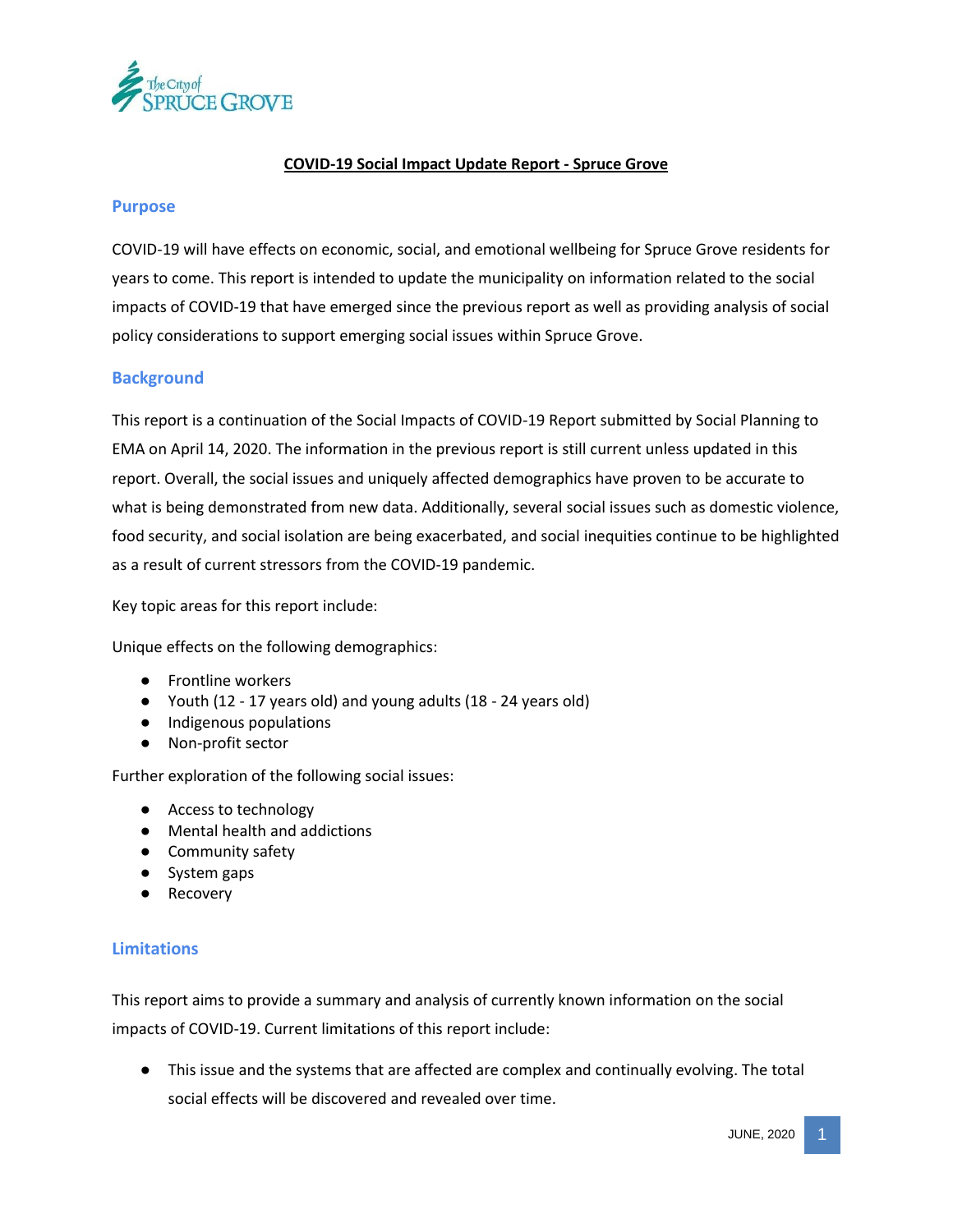- There is a lag in, or limited, data availability, especially at the local level. Future analysis and reports will need to be completed as more data is available.
- Local context and analysis can be increased with data sharing across organizations.
- Recommendations are offered utilizing a social lens and provide options for actions at the municipal-level to support vulnerable populations and address specific social issues.

# **Current Context**

# **Economy**

There are several indicators that paint a picture of the economic health of a nation, province, and therefore the local community. March and April saw unparalleled drops in almost all traditional economic indicators.

- Unemployment rate in Alberta reached 15.5% in early June (Alberta Government, 2020a).
- Alberta saw a 5% decline in labour force participation from March 2020 to April 2020.
- The highest decline in payroll employment across Canada was food, accommodation, and retail sectors with a 41% drop. In contrast the public, finance, and insurance sectors remained relatively stable (Statistics Canada, 2020a).
- The consumer price index for Alberta shows drops in all categories with the exception of alcohol, tobacco, and cannabis products which went up in price (Statistics Canada, 2020b).
- The number of home sales in the resale market declined by 48% in April 2020 (Alberta Government, 2020b).
- In Canada, the real gross domestic product (GDP) fell 7.2% in March 2020 and is expected to decline by 11% in April 2020 (Statistics Canada, 2020c).
- Alberta's consumer confidence has increased 9 points in May 2020 to 32 from 21 in April (Alberta Government, 2020c). While consumer confidence has increased, there are still 30% of Albertans that expect their financial situation to deteriorate over the next six months and more than 50% of Albertans hold a negative view on job prospects (Alberta Government, 2020c).
- Canadians' actual hours worked at their main jobs decreased by 15.1% in March 2020 (Statistics Canada, 2020c). Further, the average weekly hours worked in Alberta reduced in March to 29.5 hours, which is the lowest level on record (Statistics Canada, 2020a).

National, Provincial, and local governments responded rapidly with social policy to the economic impacts of COVID-19 by establishing individual benefits, business sector supports, wage subsidies, tax payment deferral options, grant programs, and other social policies such as eviction bans. These have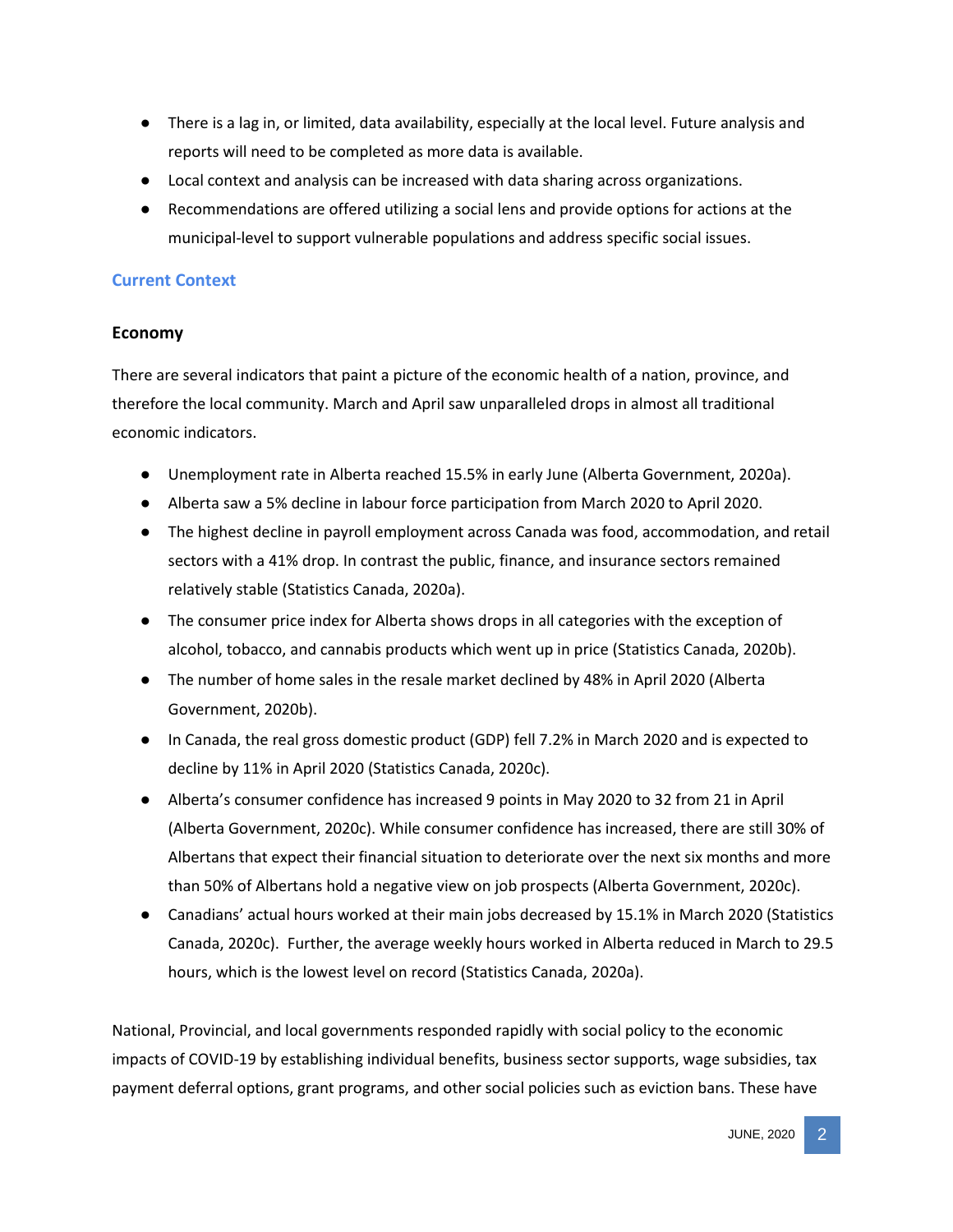mitigated immediate impacts, however; as these are time-limited, it could mean elevated social issues when the deferrals or benefits stop including housing, food security, and mental health.

May 2020 is showing marginal improvements in Canadian economic health (Statistics Canada, 2020c). There was a 10.6% recovery of the COVID-19-related employment losses and absences in the previous two months. However, given the significant drop highlighted in March and April, these improvements are still well below levels at the onset of 2020.

### **Alberta Relaunch**

As of June 6, 2020, Alberta has 336 active cases with 76 located in the Edmonton Zone. The City of Spruce Grove, as of June 1, 2020, has zero active cases and 8 cases total, all of which have recovered (Alberta Government, 2020d). Given the success of mitigating the number of cases through strict social distancing measures, the Government of Alberta developed a relaunch strategy which incorporates 4 stages with increasingly less restrictive measures.

- Pandemic Response (before May 14)
- $\bullet$  Stage 1 (May 14)
- Stage 2 (June 12)
- Stage 3 (TBD)

From a social policy perspective, there is a challenging balance between public health and economic health that this relaunch strategy is working to achieve. The Government of Alberta has stated these stages are conditional on the monitoring of several factors including confirmed cases, hospital admissions, and intensive care unit occupancy (Alberta Government, 2020e). Additionally, maintaining social distancing is vital to decrease spread and limit surges in cases (United Nations, 2020; Patrick, Stanbrook, & Laupacis, 2020; Alberta Health Services, 2020; Government of Alberta, 2020f). Studies are indicating that a second wave is not only likely but probable (Warnica, 2020, Glowacki, 2020, Helferty et al., 2010; Szklarski, 2020). Therefore preparing for when restrictions increase again is a necessary component of continuity planning for any businesses, non-profits, or municipalities opening up.

### **Trust in Government**

Catastrophes are not just the result of natural phenomena; they are linked to political, social, and economic factors that create vulnerability to risk. A key social factor is the public's level of trust in government because the way people behave plays a large part in the size and severity of waves (Goldstein & Wiedemann, 2020). During this pandemic, there have been high levels of misinformation,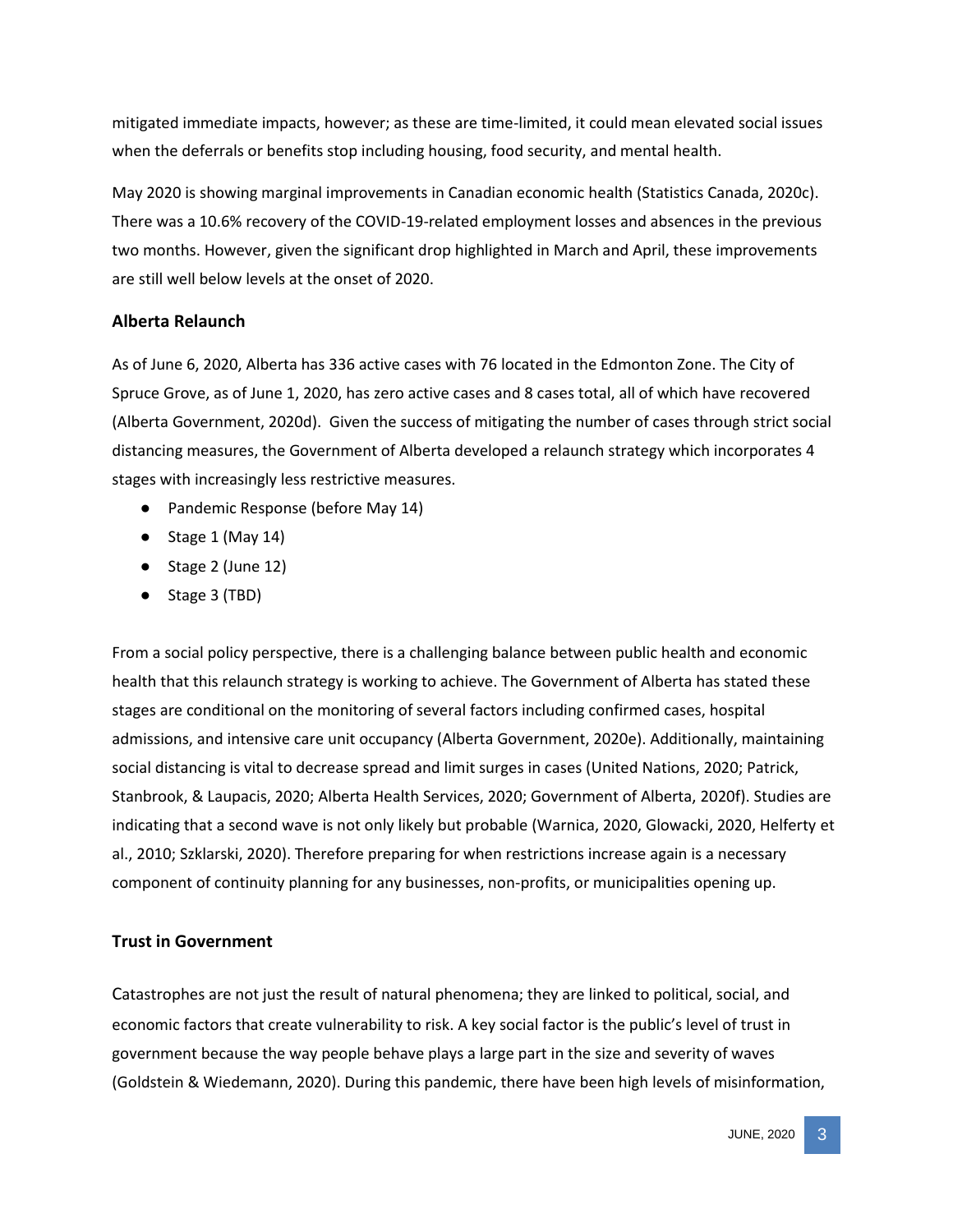conspiracy theories, fake news, and rumours related to COVID‐19. This information can be counterproductive in the fight against COVID-19 as they cause confusion and doubt (Smith, Ng & Li, 2020). According to Statistics Canada (2020d), 30% of Canadians are getting their information about COVID-19 from government sources (Statistic Canada, 2020d) while over 50% use news outlets. A recent perception survey also shows Canadians are equally split on whether governments are telling the whole truth about COVID-19 or deliberately withholding information (Leger Marketing Inc, 2020).

Studies indicate, there are greater levels of trust in government when a wide range of actors and viewpoints are engaged in processes around decision-making (Davidson, 2020; Fung, 2015). While it is important to learn from experts especially during a crisis, this is not enough to maintain public trust during longer periods of crisis (Davidson, 2020).

# **Emerging Local Data**

Several tools help to illustrate local trends in social issues and community concerns that emerged throughout April and May within Spruce Grove. The City of Spruce Grove worked with regional partners to launch the Helpseeker App in early April. This app allows for real-time data collection so as more service providers and citizens use the app, the stronger the data collected will become. In May the top searches based on user key words were COVID-19, food, support, suicide, Al-Anon, and AA.

The Canadian Mental Health Association (CMHA) Edmonton Region tracks call volumes and reasons for the call for 211 and the Distress Line. They have put out weekly updates since the first COVID-19 related calls started in early 2020. In the most recent update (May 24 - 20), the top concerns for the distress line during this week were mental health concerns, loneliness, domestic/senior abuse, relationship, 3rd party suicide, and addiction. The following risk assessments were completed:

- Suicide (68)
- Domestic Violence (46)
- Child/ youth at risk (16)
- Elder Abuse (13)
- Assault (3)

**Table 1**: Distress Line risks assessed by week (CHMA, 2020)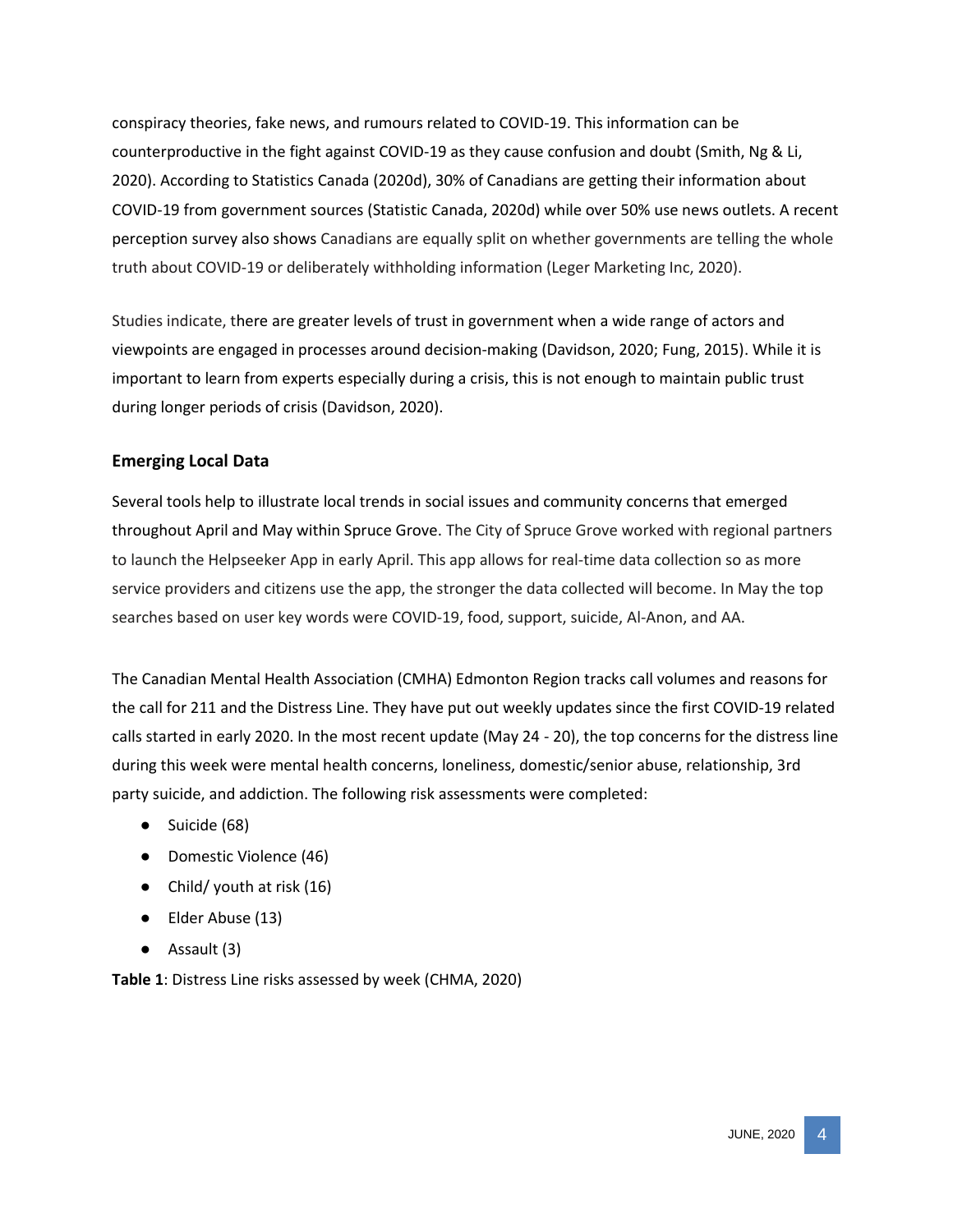

Several service providers are reporting declines in call volume and clients in the month of April and May. Without doing a full analysis, it is hard to determine the exact causes of this. However, it is likely due to a combination of several factors including more groups and organizations providing support, access to new benefits, typical trauma response (withdrawal) after an incident, and barriers in accessing online and phone services.

In April 2020, regional COVID-19 Action Groups were formed around the topics of technology, food security, youth & parenting, social inclusion, vulnerable populations, safety & security, and mental health & addiction which were identified by local groups as emerging issues in the region.

### **Issue Updates**

This section uses social determinants of health as a framework that can be used to highlight the social and economic factors that impact health and wellbeing as well as exacerbate societal inequalities. Social determinants of health are a broad range of factors that affect individual and public health. The Government of Canada highlights the following as key social determinants of health:

- 1. Income and social status
- 2. Employment and working conditions
- 3. Education and literacy
- 4. Childhood experiences
- 5. Physical environments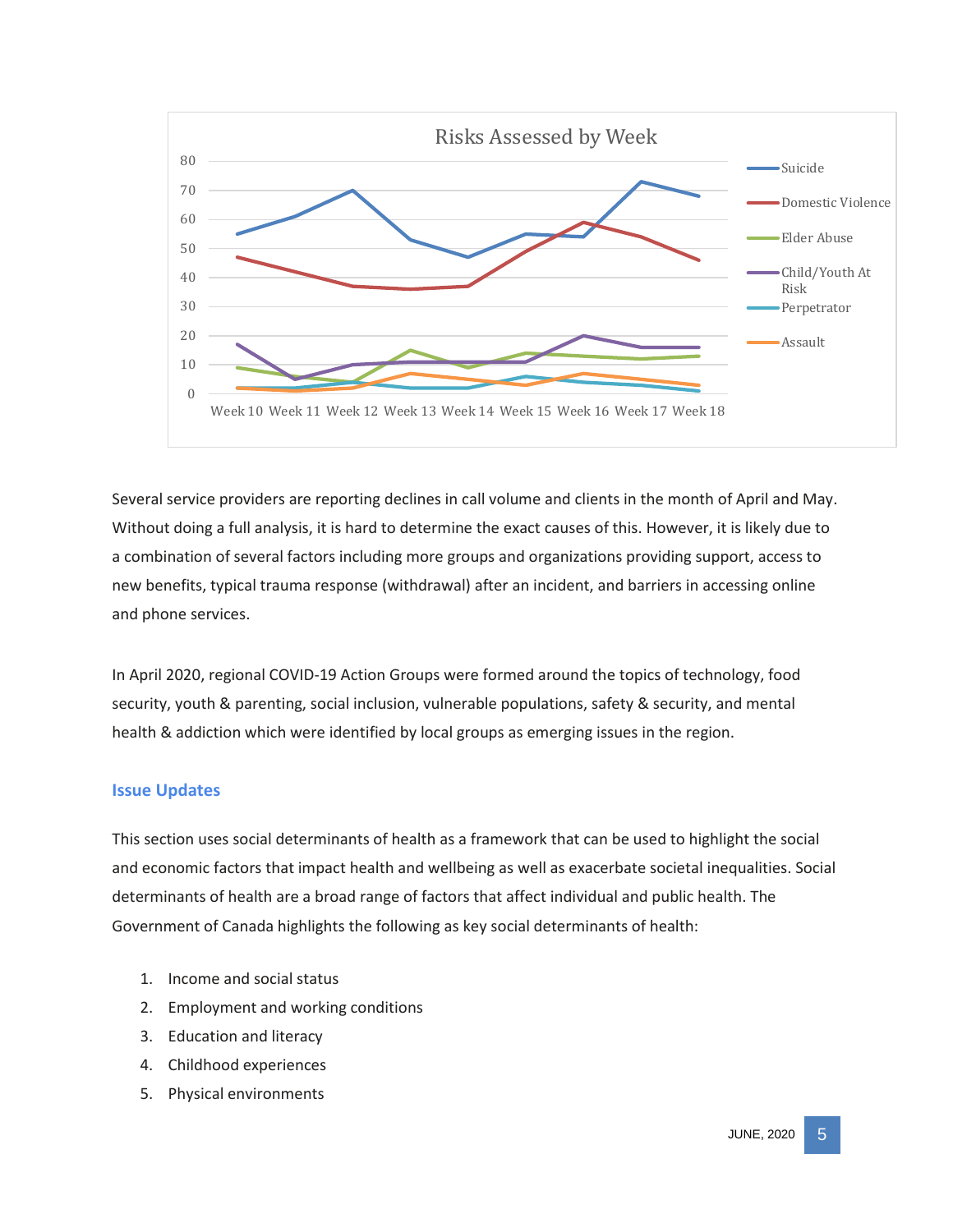- 6. Social supports and coping skills
- 7. Healthy behaviours
- 8. Access to health services
- 9. Biology and genetics
- 10. Gender
- 11. Culture

 $\overline{a}$ 

12. Race / Racism

These factors interact and intersect in complex ways as outlined in the following examples:

- A predictor of financial vulnerability is the level of education; the lower the education attainment from Canadian recognized institutions, the higher risk of being financially vulnerable (Messacar, & Morissette, 2020).
- During the pandemic, the ability of individuals to work remotely limits their exposure to the virus and mitigates financial hardship. 60% of Canadians who have an educational attainment of bachelor's degrees or higher have the capacity to work remotely while in contrast individuals with less than a high school diploma have 13% capacity (Deng, Morissette, & Messacar, 2020). People working in sectors such as food, accommodation, and retail will also have less ability to work from home (Deng, Morissette, & Messacar, 2020).
- $\bullet$  LGBTQ2S+<sup>1</sup> individuals experience health disparities as a result of barriers to medical care. The main barrier that LGBTQ2S+ individuals face are discrimination and harassment when accessing health care which leads to delays or avoidance in seeking care when needed (Ithaca College, 2020; Rapid Response Service, 2014; Charles, Haaland, Kulkarni & Webber, n.d.).
- Factors such as past trauma and precarious financial situations can diminish trust in social, health, and government systems (Goldstein & Wiedemann, 2020).

In the social impacts report provided on April 14, 2020 to EMA, Social Planning illustrated how COVID-19 impacts various demographics and groups in unique and disproportionate ways including those experiencing poverty or homelessness, immigrants, women, children, seniors, and the nonprofit sector. This section will update on and highlight the unique impacts of COVID-19 on additional vulnerable

<sup>&</sup>lt;sup>1</sup> LGBTQ2S+ stands for: Lesbian, Gay, Bisexual, Transgender, Queer/ Questioning, Two-Spirit. The plus (+) is an umbrella symbol reflecting sexual and gender diversity including, but not limited to, individuals that are agender, androgynous, pansexual, asexual, intersex, gender fluid, and allies.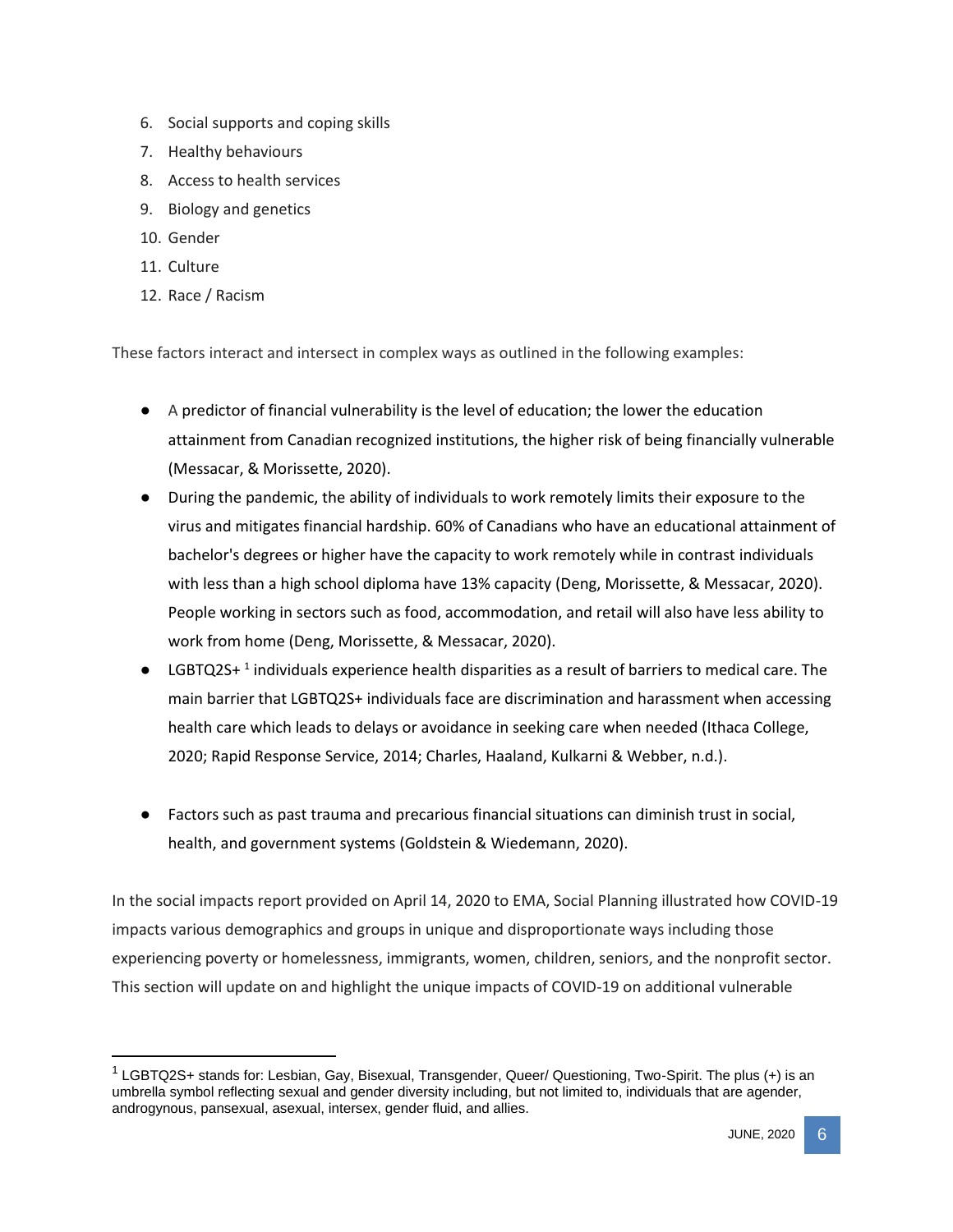groups including frontline workers, youth and young adults, Indigenous people, and non-profit organizations.

#### **Frontline workers**

Front line workers include first responders, healthcare workers, social workers, food supply workers, and essential municipal workers. This group is uniquely affected by COVID-19 as a direct result of the nature and conditions of their employment through increased exposure to COVID-19 and mental health stressors (Wu, Styra, & Gold, 2020; Jain, 2020). During the current pandemic, front line workers have reported increases in depressive symptoms, anxiety, insomnia, and Post-Traumatic Stress Disorder (PTSD) (Jaris, 2020). This aligns with studies from previous pandemics that demonstrate an overrepresentation of front line workers experiencing PTSD (Jain, 2020; Thompson, Lopez, Lee, & Twinn[,](https://onlinelibrary.wiley.com/doi/10.1111/jocn.15231#jocn15231-bib-0016) 2004). There are several factors that contribute to the higher levels of mental health concerns for this group including deferral of processing grief and emotions due to high work demands, isolation from support systems, direct and indirect exposure to trauma, and a lack of access to personal protective equipment (PPE) (Wu, Styra, & Gold, 2020; Jain, 2020).

#### **Urban Indigenous Impacts**

 $\overline{a}$ 

First Nation, Metis, and Inuit (FNMI) communities are all unique. Each nation will be impacted by COVID-19 in collective and diverse ways. As the City of Spruce Grove is an urban center, this section focuses specifically on the impacts of COVID-19 on urban Indigenous populations; however, it is important to recognize the effects on the Nations and communities within the Tri-Region and Treaty 6. Income and social status are the most important factors that determine health (Government of Canada, 2019). FNMI people have, and continue to, experience barriers to income and status as a result of colonialism, systemic racism, and intergenerational trauma.

In urban settings, an average of 24% of self-identified FNMI individuals live in poverty using the Market Basket Measure (MBM) and 1 in 3 experience food insecurity (Arriagada, Hahmann, & O'Donnell, 2020). This is an overrepresentation when compared to non-Indigenous populations. When looking at poverty in holistic terms, many FNMI individuals also experience significant factors of social and cultural poverty<sup>2</sup>. For example, there are limited service providers who support in culturally appropriate ways creating unintended barriers to formalized supports. The social distancing requirements and public

 $2$  Cultural Poverty: People lack meaning in their lives or connection to a community that sustains them. Social Poverty: People lack formal and informal support to be resilient in times of crisis and change and the ability to meaningfully participate in the community.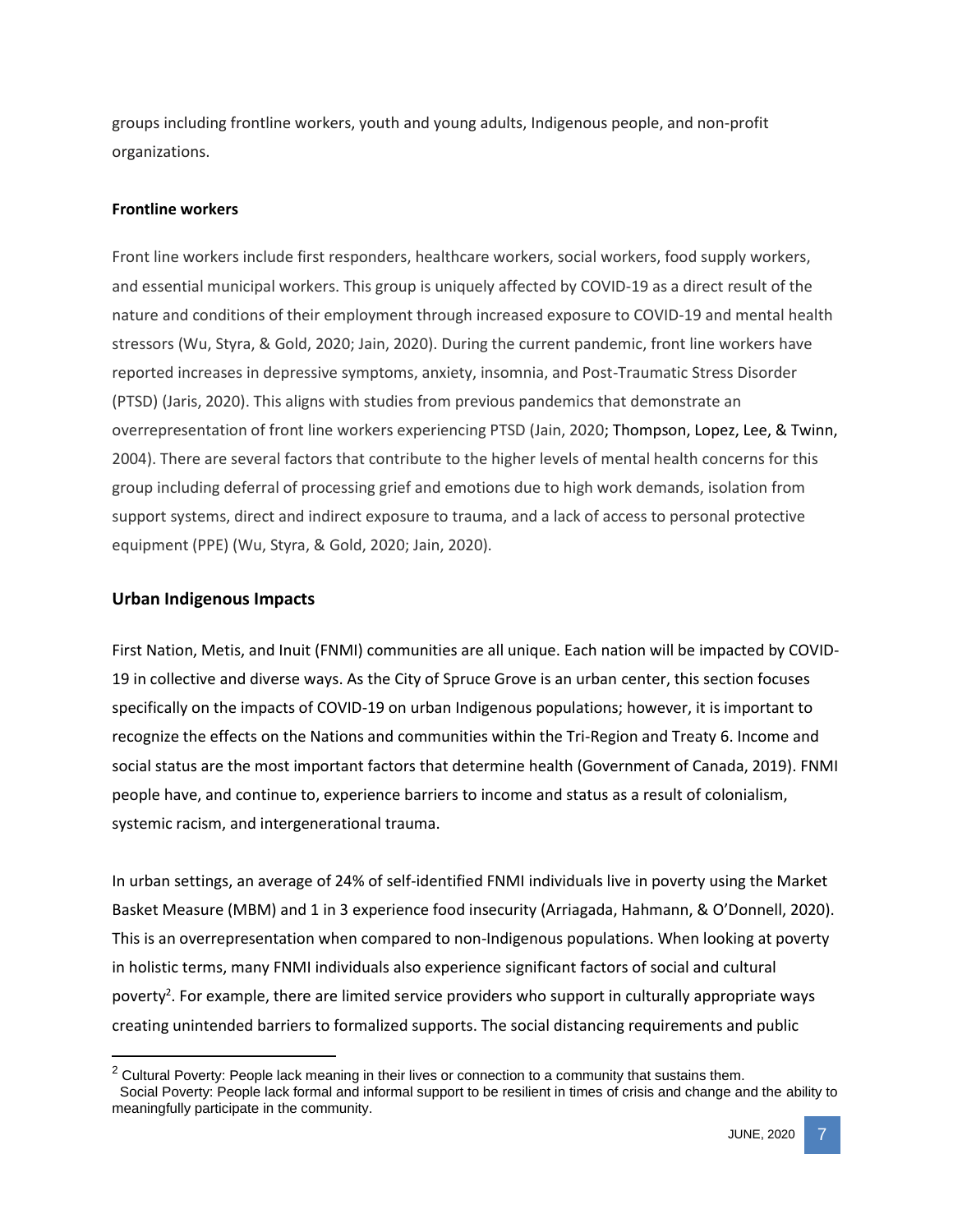health orders during COVID-19 have increased difficulty to remain connected to culture, ceremonies and traditions such as sweats, round dances and pipe ceremonies (Wright, 2020; Gunn, 2020). Within Spruce Grove there are 2,810 residents of Aboriginal Identity<sup>3</sup> according to the 2016 census. Linking to the previous social impacts report, poverty and food insecurity increase the severity of COVID-19 impacts (City of Spruce Grove, 2020) which are disproportionately felt by Indigenous people.

### **Youth & Young Adults**

Early childhood (0-5), childhood (6 - 12), adolescence (12 - 17), and young adulthood (18 - 24) are important developmental milestones in a young person's life. Each age group is uniquely affected as a result of COVID-19. Generally speaking, the school closures, the loss of recreational opportunities, family separation or confinement, disrupted routines, adverse experiences and loss of family income are affecting physical and mental health, education, development, protection, play, family unity and income security of young people and their families (Unicef Canada, 2020). In short, the social policy measures put in place to prevent the spread of COVID-19 are creating effects that will last well into adulthood. This section will focus specifically on youth and young adults.

Until the age of approximately 25, human brains are not fully developed, specifically the prefrontal cortex or rational part of the brain (University of Rochester Medical Center, 2020). This means youth and young adults engage in higher levels of risk-taking, make decisions without fully thinking through consequences, and have less ability to regulate emotions and impulses (Gregory, 2020). Additionally, the need for social acceptance and belonging is prominent during adolescence and young adulthood (The Trevor Project, n.d.; Newman, Lohman, & Newman, 2007). Youth and young adults are at a point in their development where their peer group is significant to their social development and growing independence (Campbell, 2020; MentalHelp.net, 2020). In the context of COVID-19, youth are more concerned about the health of others over their own health (Arim, Findlay & Kohen, 2020). Results from a recent Statistics Canada perception survey show that 87% of youth aged 15-30 years are very or extremely concerned about the impact of COVID-19 on the health of vulnerable people while in contrast 21% are very or extremely concerned about their own health. Between perceived risk and brain development, this group is the least likely to adhere to public health orders.

The pandemic will also have a significant impact on youth and young adult employment and education. In Canada, the overall youth unemployment rate increased to 27.2% in April 2020, the highest on record

 $3$  The term Aboriginal is used to reflect the language in the 2016 Federal Census.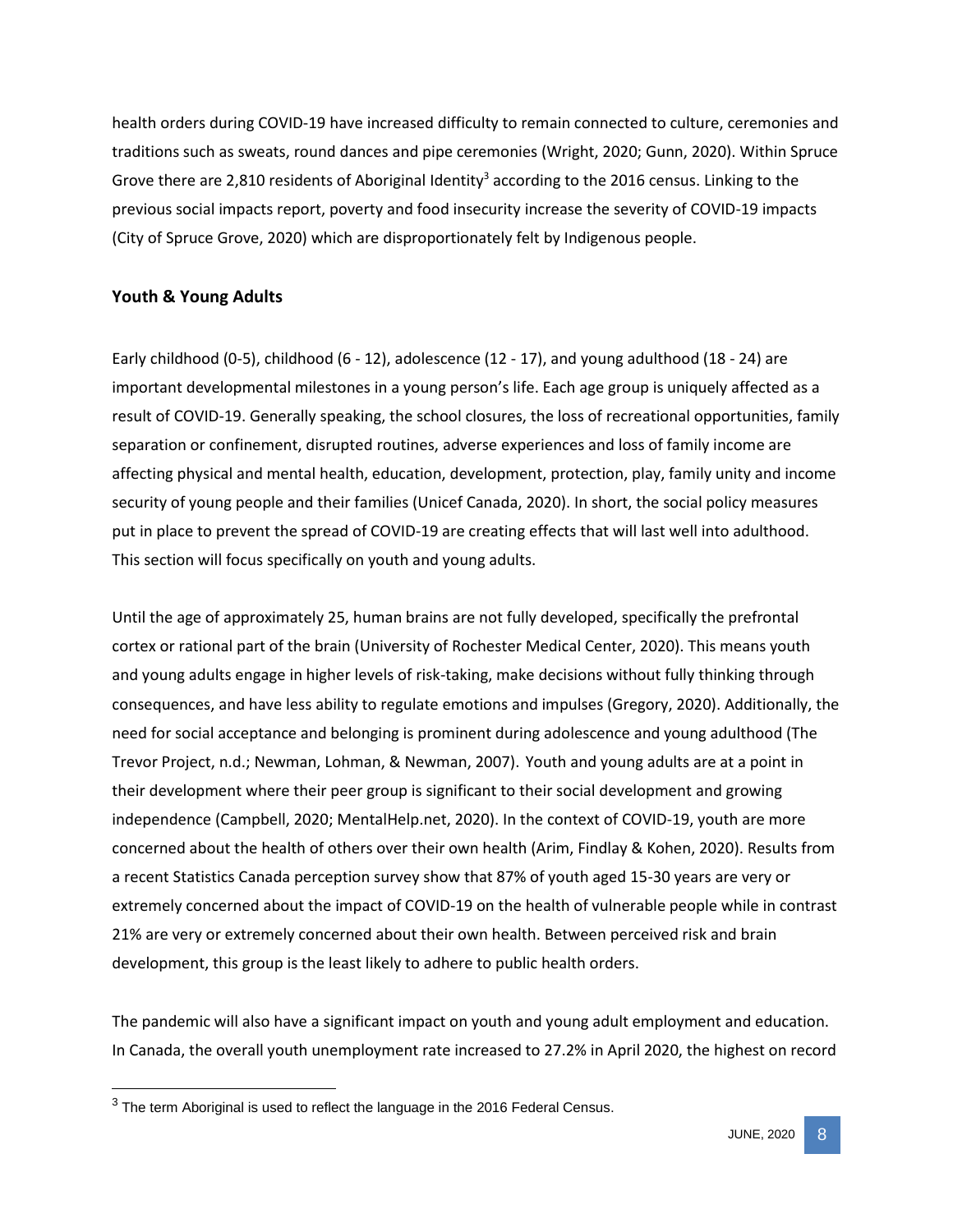(Trading Economics, 2020). As a result of COVID-19, 67% of current high school and post-secondary students indicate that they are concerned with future job prospects (Community Data Program, 2020). This worry is founded as there is an anticipated 10.3% total earning loss for this age group which equates to an average decrease of \$25,000 in income over the next 5 years per person (Community Data Program, 2020). Prior to COVID-19 and school closures, a significant education gap existed between children with families in the highest and lowest earning quintile<sup>4</sup> that was equivalent to 4 years of schooling (Haeck & Lefebvre, 2020). Based on previous school disruption research, this education disparity is expected to increase and may affect high school student's educational attainment permanently (Haeck & Lefebvre, 2020).

Education, literacy, income, employment, and childhood experiences are key factors in social determinants of health that are affecting young people in Canada.

## **Non-Profits**

During the pandemic a significant amount of funding has been re-prioritized to support the work of nonprofits in addressing system gaps and emerging social issues as a result of COVID-19. The Community and Social Services Ministry COVID Response Grant awarded over \$215,000 to various organizations in the Tri-Region. Several other COVID response grants have been announced by organizations and government bodies. However, in a recent survey administered by the Alberta Nonprofit Network (ABNN), nonprofit organizations in Alberta identified additional impacts to the sector as a result of COVID-19. The survey was conducted between March 30 and April 5, 2020 and received a total of 474 responses.

Top 3 current impacts identified:

- Challenges with staff & volunteers needing to work remotely (90%)
- Disruption of service to clients and communities (90%)
- Adjusting in-person events to a virtual platform (86%)

Top 3 anticipated impacts identified:

- Concern over low financial reserve (75%)
- Increased demand for supports/services from clients & communities (71%)
- Reduced hours for staff due to budget constraints (69%) (ABNN, 2020)

 $<sup>4</sup>$  An income quintile is a measure of neighbourhood socioeconomic status that divides the population into 5 income</sup> groups (from lowest to highest) so that approximately 20% of the population is in each group.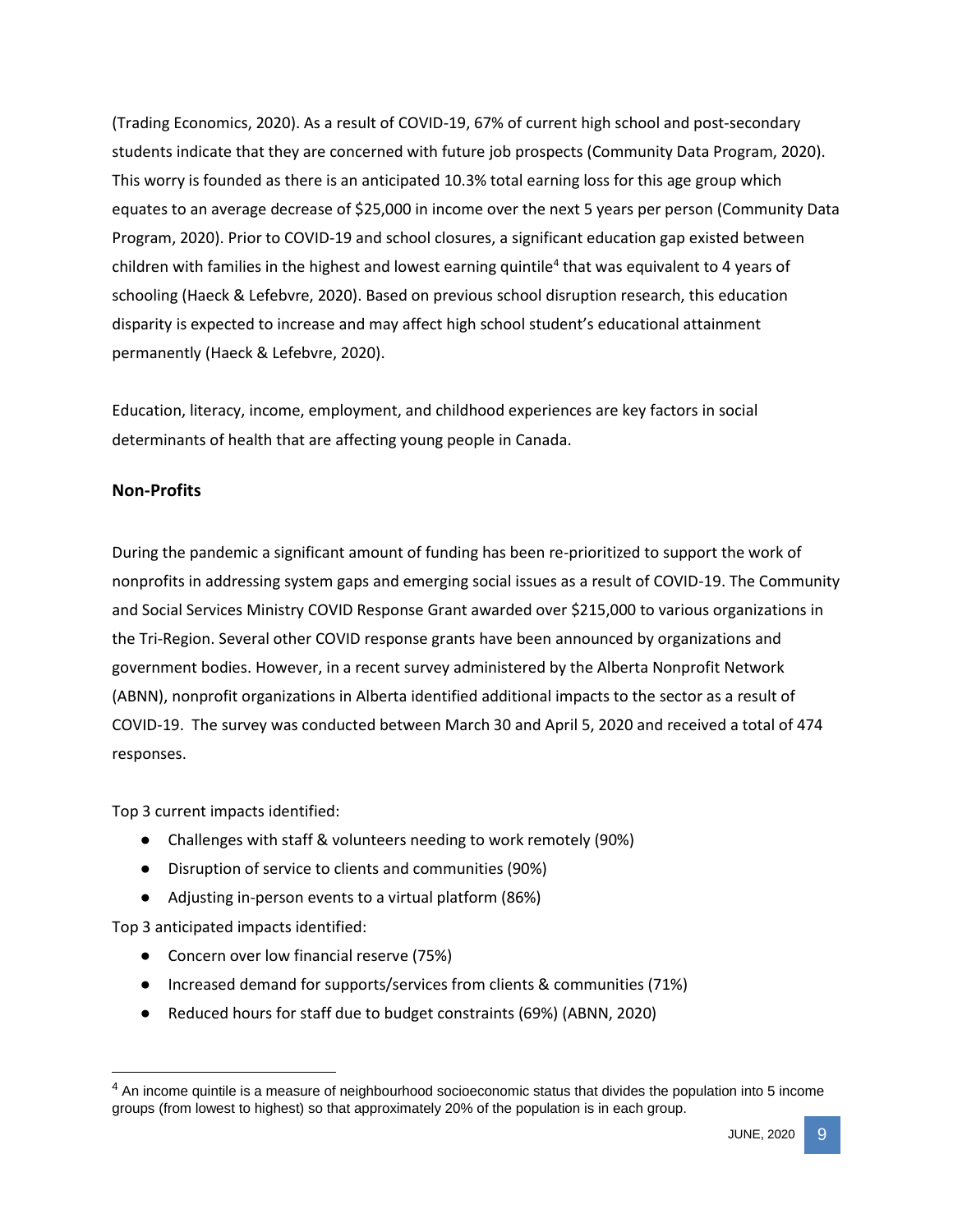Another survey conducted by Imagine Canada, found that 69% of charities are experiencing a decrease in revenues; declining an average of 30.6% since the onset of the pandemic. Canada's arts and recreation organizations were more likely to report decreased demand, organizational capacity, and revenues which have led to more layoffs and work reductions (Lasby, 2020). There are 159 registered charities and societies located in Spruce Grove (Alberta Government, 2020g).

### **Emerging Social Issues**

#### **Access to Technology**

As services, education, work, and the ability to connect to others transitions to virtual and online platforms, access to internet and technological devices has been a common theme and concern. 94% of Canadians have internet access. For those without home internet, reasons were cost (28%), equipment (19%), and the unavailability of internet service (8%). Seniors are increasingly accessing the internet with 71% of seniors reporting internet use (Statistics Canada, 2019). In Canada, 1.2% of households with children do not have access to the internet at home. However, when looking deeper at the data it shows that this is not equally distributed over the population and is mainly concentrated in the lowest income quintile in which 4.2% do not have internet access at home (Frenette, Frank, & Deng, 2020). Further, 24.1% of households in the lowest income quintile report relying only on mobile devices which are not ideal as they are designed to receive rather than produce information. Additionally, 63% have less than one internet-enabled device per member. This may be especially pertinent during the COVID-19 pandemic, as the demand for these devices will be greater in multi-child households and households where parents must now work from home.

#### **Mental Health and Addiction**

Mental health and addictions are highly complex and contextual to each individual and situation taking into account both internal and external factors. One in five Albertans experience an addiction and/or a mental health issue in their lifetime (Alberta Counsel, April 24, 2020). Factors that contribute to poor mental health include experiences of abuse and trauma, lack of access to jobs, education, inadequate housing, social isolation, lack of community belonging, and food insecurity (Public Health Agency of Canada, 2019). Many of these factors have been magnified during COVID-19 leading to anticipated increases in psychological and social service demand during recovery and over the next 5 years (Alberta Counsel, April 24, 2020). Additionally, ease of access to information through technology and transmission of sensational, inaccurate, or false information can increase harmful social reactions such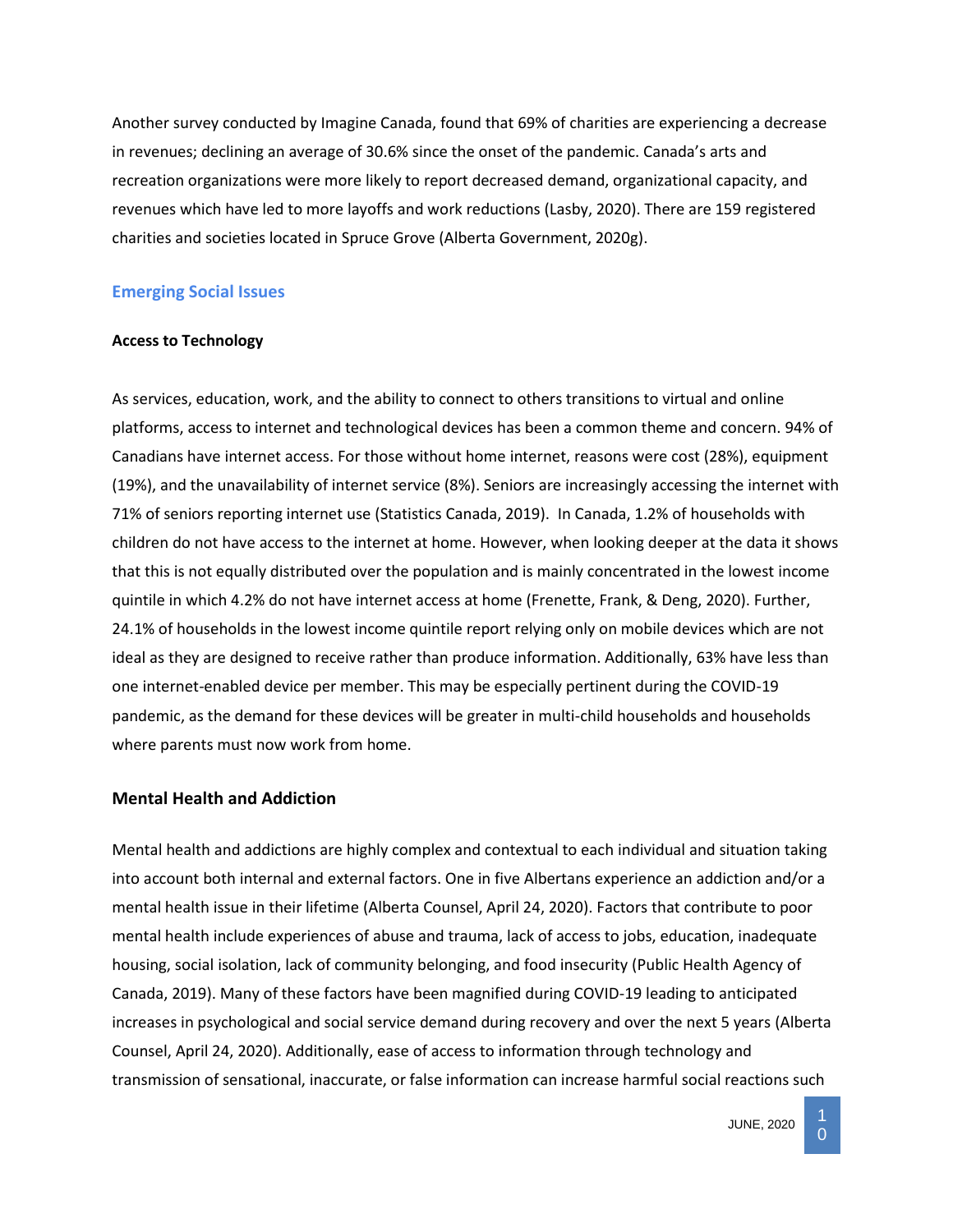as anger and aggressive behaviour (Ornell, Schuch, Sordi & Kessler, 2020). Historically, new diseases and other catastrophic events have been known to evoke feelings of mistrust, hatred, fear, and racism (Smith, Ng, and Li, 2020) The mental health implications of COVID-19 will likely last longer and affect a greater percentage of the population than the pandemic (Ornell et al., 2020; Douglas et al., 2009; Kamara et al., 2017).

The COVID-19 pandemic is a traumatic event on a societal and global scale, which can be considered collective trauma (Cherry, 2020). As the threat of the virus has not gone away, it is still considered the active trauma phase. During this phase, individual and collective psychological impacts tend to be underestimated (Ornell et al., 2020). Individuals will have varying reactions and levels of resiliency to the traumatic effects of COVID-19 that are likely to adhere to degrees of privilege. As a result of COVID-19, 50% of Canadians have reported a worsening of their mental health and 10% indicated their mental health "worsened a lot". The primary feelings reported include worried (44%), anxious (41%) and bored (30%). In contrast, 34% also reported feeling grateful. The study also developed the following COVID-19 Impact Index to highlight financial and mental health challenges.

**Table 2:** COVID-19 Impact Index (Angus Reid Institute, 2020).



There is a strong link between mental health and addiction. An estimated 50 - 75% of people who experience addiction meet criteria for one or more mental health disorders (Marshall et al, 2020). Additionally, cannabis and alcohol are often used to provide temporary relief of stress and anxiety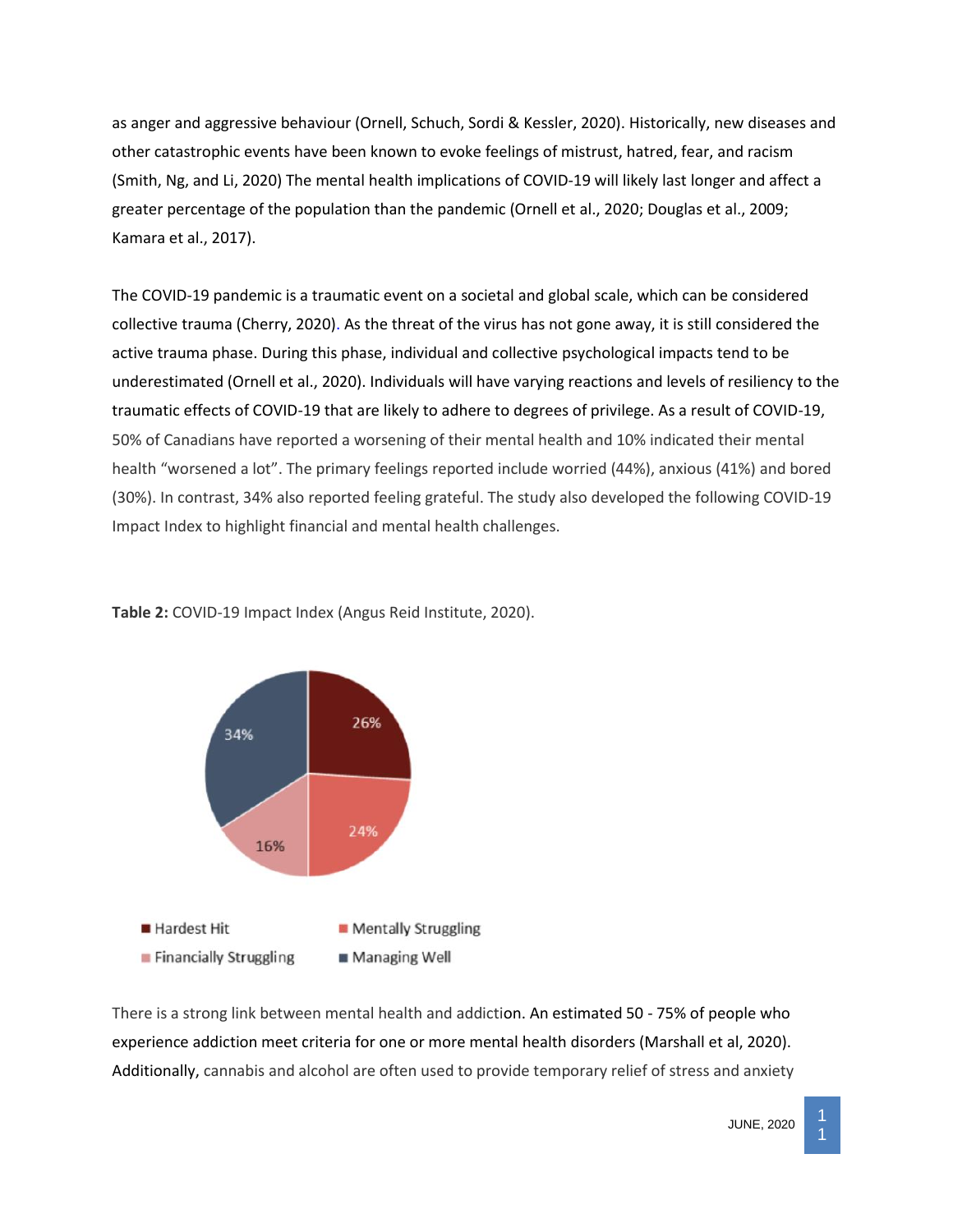(Canadian Centre of Substance use and Addiction (CCSA) 2020; Centre on Addiction, 2017); including coping with changes as a result of the pandemic (Rotermann, 2020). The most commonly abused substance in Alberta is alcohol, with 19.4% having a problematic relationship with this substance (Calgary Dream Centre, 2019). The increase in price of alcohol, cannabis, and tobacco in the recent Consumer Price Index may indicate that these products have increased in demand over the past few months.

A parallel crisis that is important to consider within the context of COVID-19 is the opioid crisis. Experts predict there will be an increase in fentanyl-related deaths in the first quarter of 2020 as a result of COVID-19 due to set-backs of naloxone kit distribution, access to supervised consumption sites, and treatment programs (Government of Alberta, 2020i; Grinspoon, 2020). Social isolation can also increase risk of overdose as individuals use alone (Grinspoon, 2020). In 2019, Alberta had the second highest rate of opioid related deaths next to British Columbia (Government of Canada, 2020). The quarterly report for January - March 2020 is not available for Alberta, however; in BC the data shows a significant spike in opioid-related deaths (BC Coroners Service, 2020).

## **Community Safety**

### **Domestic Violence and Child Abuse**

In April 2020 there were 56 incidents reported to the RCMP involving spousal abuse in Spruce Grove. When compared to April 2019, there was no increase in reported incidents. While official reporting may be down, other data shows that the stresses related to COVID-19 (job loss, social isolation, school closures, mental health, addictions etc.) are adding pressure and increasing violence and abuse (United Nations, 2020) and the lack of reporting could be linked to isolation and safety risk. A survey completed by Statistics Canada (2020d) shows that almost 1 in 10 Canadians report being concerned about the possibility of violence in the home as a result of COVID-19 and the Canadian Government estimates a 20-30% increase in the rates of gender-based violence and domestic violence. This aligns with domestic violence data emerging from China, France, Argentina, and Singapore (Boserup, McKenney & Elkbuli, 2020).

# **System Gaps**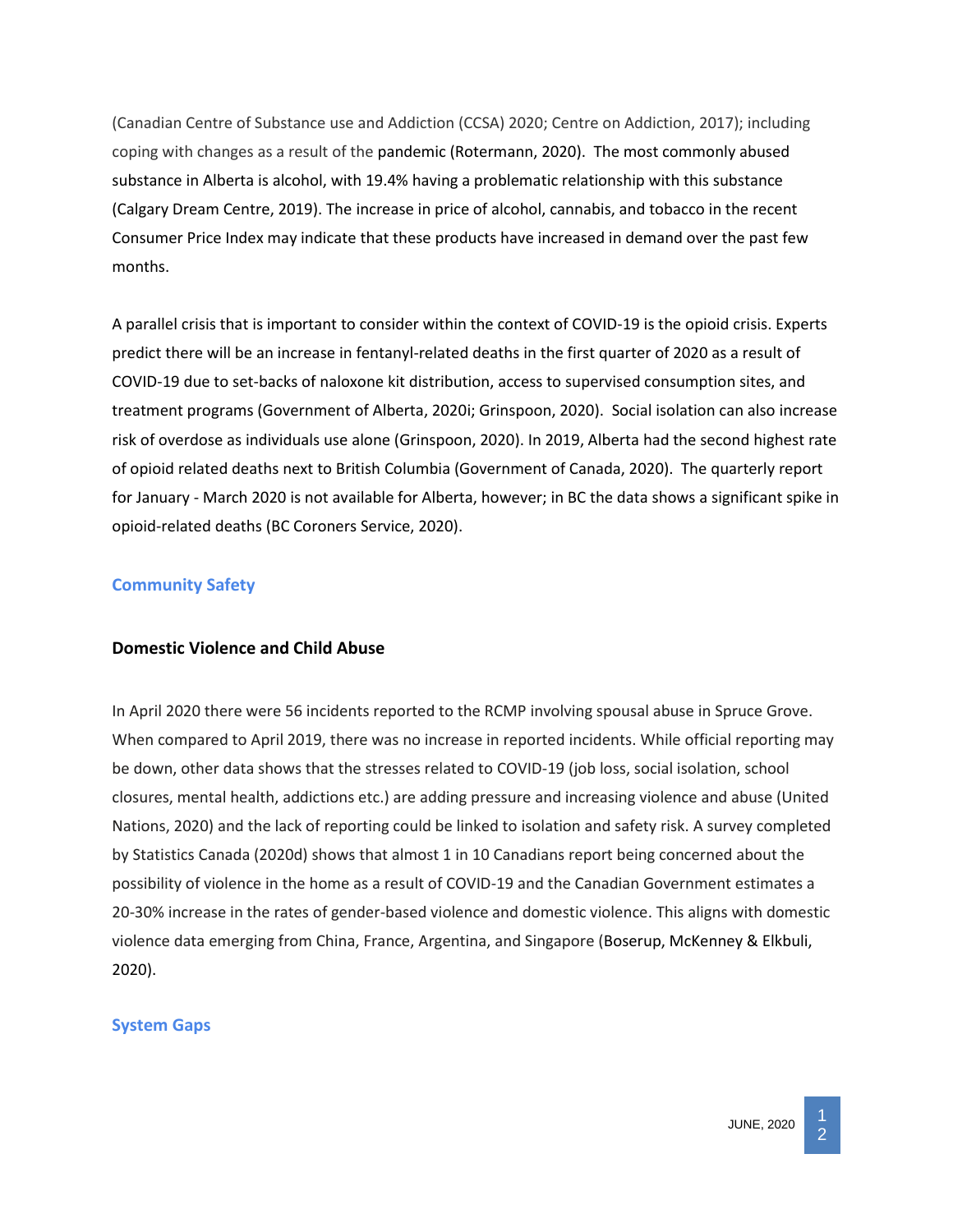## **Financial Vulnerability**

Financial vulnerability is the result of resources available to individuals and the life challenges they face such as unemployment or inability to service debts/ pay bills. The Government of Canada launched the Canadian Emergency Response Benefit (CERB) to provide temporary economic assistance to people who stopped work due to COVID-19. A significant gap was identified with this program as many Canadians did not qualify for Employment Insurance (EI) or CERB. In response, the Government of Canada expanded the eligibility of CERB to include:

- seasonal workers.
- individuals who recently ran out of EI,
- individuals making less than \$1,000/month (due to reduced working hours), and
- a wage boost for essential workers making less than \$2,500 per month (Edmonton Social Planning Council, 2020).

Even with this expanded eligibility Canadians are still falling through the cracks (Edmonton Social Planning Council, 2020). Eligibility to access CERB includes that individuals must have earned \$5,000 in 2019 (MacDonald, 2020) which still limits availability and means an estimated 719,000 unemployed Canadians were not receiving EI benefits and are now ineligible for CERB (MacDonald, 2020).

The most common reasons these individuals do not receive EI:

- They hadn't worked in the last year;
- were self-employed (and not contributing to EI);
- were disqualified for quitting without just cause;
- were going to school;
- Did not have enough EI hours to qualify.

Other groups of people unable to access EI or CERB are temporary foreign workers and undocumented workers (Macdonald, 2020). The Government of Canada established the Canada Emergency Student Benefit (CESB) to provide financial support to post-secondary students, recent post-secondary and high school graduates, who are unable to find work due to COVID-19 and do not qualify for the Canada Emergency Response Benefit (CERB) or Employment Insurance (EI).

Canadian household debt to disposable income is also estimated to climb from 176% in 2019 to over 200% by 2021 (Canada Mortgage and Housing Corporation, 2020). Some heavily indebted households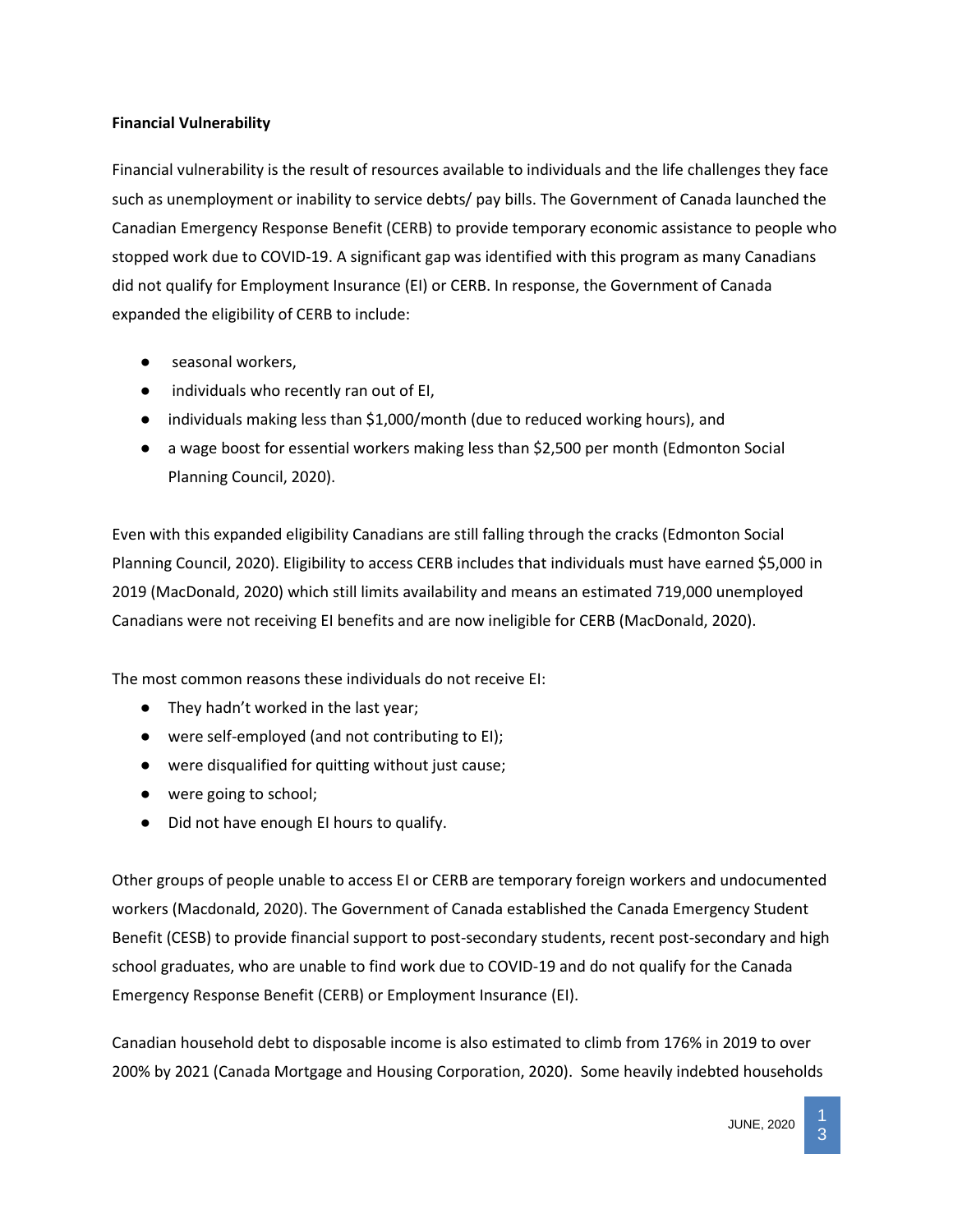struggling to manage COVID-19 related income loss are likely to fall behind on loan payments despite deferrals and increased borrowing. The longer the income shock lasts, the greater the risk of consumer and business insolvencies (Bank of Canada, 2020).

As more individuals and families experience the impacts of financial vulnerability, the cascading effects on food security, housing, mental health, violence, abuse and addiction, will be felt at the community level and especially by vulnerable people highlighted.

## **Recovery and Social Policy**

Community resilience is the ability of a community to utilize available resources to respond to, withstand, and recover from adverse situations (Lerch, 2015). Community resilience is developed through policies, supports, systems, conditions, and social networks intended to decrease risk factors and increase protective factors that, when present, promote well-being and reduce the risk for negative outcomes.

Recommendations that can support resiliency through the development of protective factors:

- Utilizing equity and social justice to guide decisions and actions to help counteract inequities that exist and support community resiliency and well-being (National Collaborating Centre for Determinants of Health, 2020).
- Take a holistic approach to measuring indicators of economic, social and environmental wellbeing. Several approaches for holistic measurements exist including the human development index (CASSE, n.d.; Sharpe, 1999), quality of life index (Sharpe, 1999), or triple bottom line community audit (Rogers & Ryan, 2001) as a few examples.
- Building and maintaining formal and informal social supports through non-profit development, community development, and community collaboration and empowerment.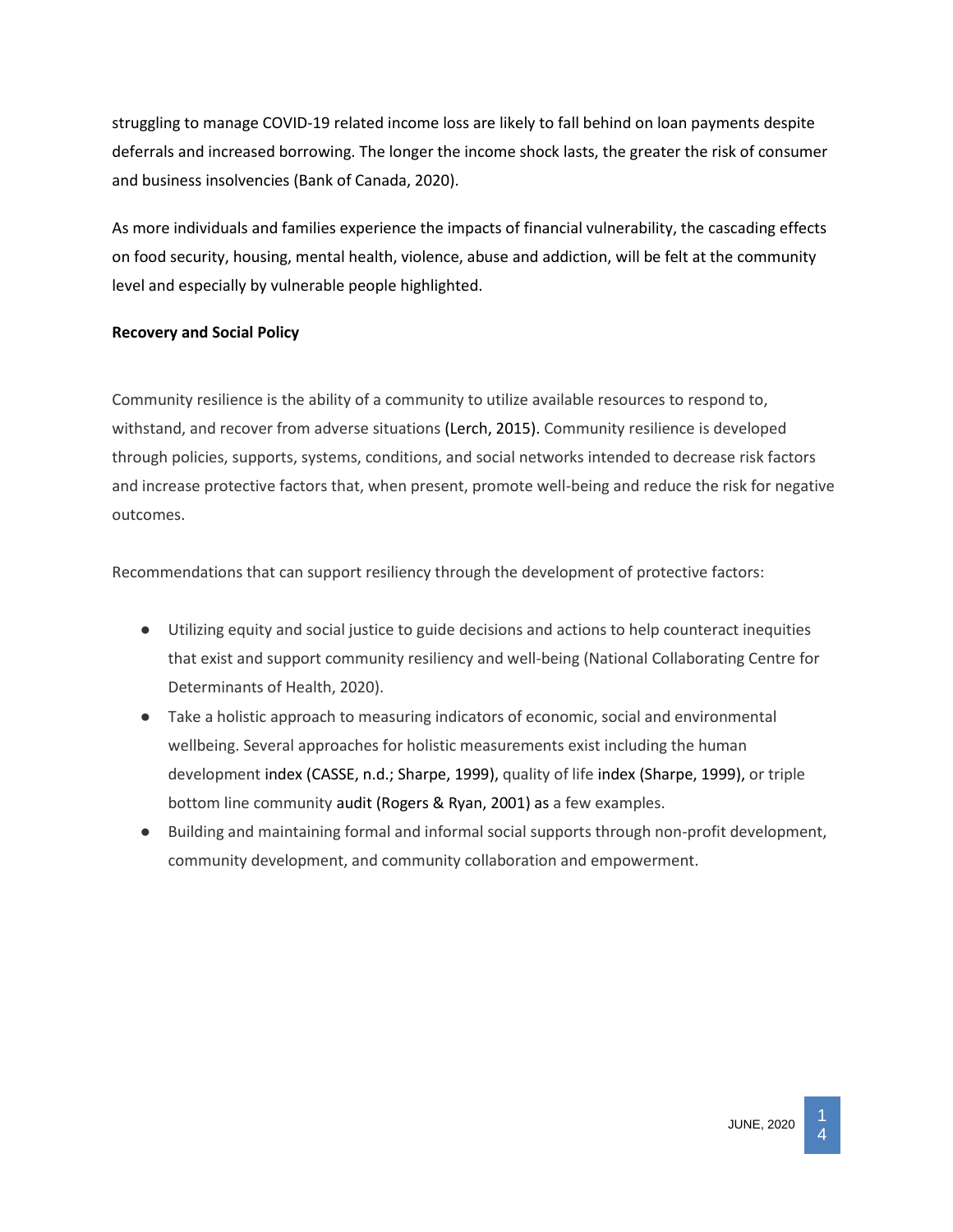# **References**

Alberta Counsel. (2020, April 24). Mental Health in our Communities. [Webinar].

- Alberta Government. (2020a). Unemployment Rate. Retrieved June 8, 2020 from[:](https://economicdashboard.alberta.ca/Unemployment) <https://economicdashboard.alberta.ca/Unemployment>
- Alberta Government. (2020b). Alberta Economy Indicators at a Glance. Retrieved from: [https://open.alberta.ca/dataset/d0fac07d-9789-4d87-abf5-0c813fd7b157/resource/eef1d1ca-](https://open.alberta.ca/dataset/d0fac07d-9789-4d87-abf5-0c813fd7b157/resource/eef1d1ca-859a-40bf-977c-3fa5782d41a3/download/2020-0529-alberta-economic-indicators.pdf)[859a-40bf-977c-3fa5782d41a3/download/2020-0529-alberta-economic-indicators.pdf](https://open.alberta.ca/dataset/d0fac07d-9789-4d87-abf5-0c813fd7b157/resource/eef1d1ca-859a-40bf-977c-3fa5782d41a3/download/2020-0529-alberta-economic-indicators.pdf)
- Alberta Government. (2020c). Alberta Economic Review, May 29, 2020. Retrieved from [https://open.alberta.ca/dataset/1c5bc8ed-02ea-40b2-b073-4663c8d43d3a/resource/9bb0c421-](https://open.alberta.ca/dataset/1c5bc8ed-02ea-40b2-b073-4663c8d43d3a/resource/9bb0c421-81eb-4613-b2f0-9e5ea2e50670/download/2020-0529-alberta-economic-review.pdf) [81eb-4613-b2f0-9e5ea2e50670/download/2020-0529-alberta-economic-review.pdf](https://open.alberta.ca/dataset/1c5bc8ed-02ea-40b2-b073-4663c8d43d3a/resource/9bb0c421-81eb-4613-b2f0-9e5ea2e50670/download/2020-0529-alberta-economic-review.pdf)
- Alberta Government. (2020d). COVID-19 Alberta Statistics. Retrieved from <https://www.alberta.ca/stats/covid-19-alberta-statistics.htm>
- Alberta Government. (2020e). Alberta's Relaunch Strategy. Retrieved from <https://www.alberta.ca/alberta-relaunch-strategy.aspx>
- Alberta Government. (2020f). Help prevent the spread. Retrieved from <https://www.alberta.ca/prevent-the-spread.aspx>
- Alberta Government. (2020h). Alberta Non-Profit Listing. Retrieved from: <https://open.alberta.ca/opendata/alberta-non-profit-listing>
- Alberta Government. (2020g). Board Development Program. Retrieved from <https://www.alberta.ca/board-development-program.aspx>
- Alberta Government. (2020i). Alberta Opioid Response Surveillance Report Q4 2019. Retrieved from [https://open.alberta.ca/dataset/f4b74c38-88cb-41ed-aa6f-32db93c7c391/resource/1044cc6d-](https://open.alberta.ca/dataset/f4b74c38-88cb-41ed-aa6f-32db93c7c391/resource/1044cc6d-3a29-4f4b-9f96-6264e92e17e0/download/health-alberta-opioid-response-surveillance-report-2019-q4.pdf)[3a29-4f4b-9f96-6264e92e17e0/download/health-alberta-opioid-response-surveillance-report-](https://open.alberta.ca/dataset/f4b74c38-88cb-41ed-aa6f-32db93c7c391/resource/1044cc6d-3a29-4f4b-9f96-6264e92e17e0/download/health-alberta-opioid-response-surveillance-report-2019-q4.pdf)[2019-q4.pdf](https://open.alberta.ca/dataset/f4b74c38-88cb-41ed-aa6f-32db93c7c391/resource/1044cc6d-3a29-4f4b-9f96-6264e92e17e0/download/health-alberta-opioid-response-surveillance-report-2019-q4.pdf)

Alberta Health Services. (2020). Information for Albertans: novel coronavirus (COVID-19). Retrieved from

<https://www.albertahealthservices.ca/topics/Page16997.aspx#top>

Alberta Nonprofit Network (ABNN). (2020, April). The Impact of COVID-19 on Alberta's Nonprofit and Voluntary Organizations. Retrieved from [https://albertanonprofits.ca/resources/Documents/the%20impact%20of%20covid-](https://albertanonprofits.ca/resources/Documents/the%20impact%20of%20covid-19%20on%20alberta)[19%20on%20alberta's%20nonprofit%20and%20voluntary%20organizations%20report\\_final.pdf](https://albertanonprofits.ca/resources/Documents/the%20impact%20of%20covid-19%20on%20alberta)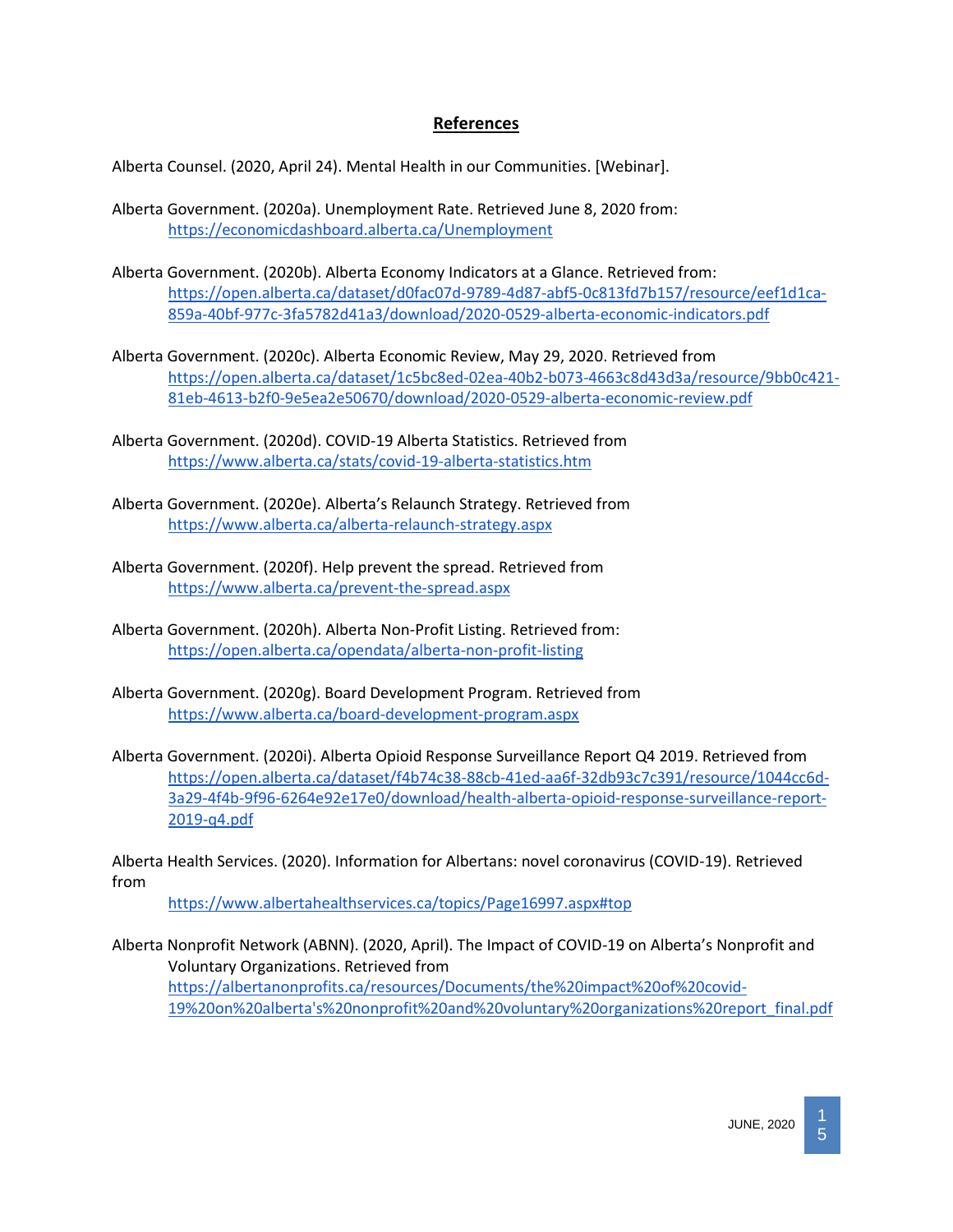Angus Reid Institute. (2020, April 27). Worry, Gratitude, & Boredom: As COVID-19 affects mental health,

financial health, who fares better; who is worse?<http://angusreid.org/covid19-mental-health/>

- Arim, R., Findlay, L., & Kohen, D. (2020, May 15). The Health and Behavioural Impacts of COVID-19 on Youth: Results from the Canadian Perspectives Survey Series 1. Retrieved from <https://www150.statcan.gc.ca/n1/pub/45-28-0001/2020001/article/00020-eng.htm>
- Arriagada, P., Hahmann, T., & O'Donnell, V. (2020, May 26). Indigenous people in urban areas: Vulnerabilities to the socioeconomic impacts of COVID-19. Retrieved from <https://www150.statcan.gc.ca/n1/pub/45-28-0001/2020001/article/00023-eng.htm>
- BC Coroners Service. (2020, May 27). Illicit Drug Toxicity Deaths in BC: January 1, 2010 April 30, 2020. Retrieved from [https://www2.gov.bc.ca/assets/gov/birth-adoption-death-marriage-and](https://www2.gov.bc.ca/assets/gov/birth-adoption-death-marriage-and-divorce/deaths/coroners-service/statistical/illicit-drug.pdf)[divorce/deaths/coroners-service/statistical/illicit-drug.pdf](https://www2.gov.bc.ca/assets/gov/birth-adoption-death-marriage-and-divorce/deaths/coroners-service/statistical/illicit-drug.pdf)
- Boserup, B., McKenney, M., & Elkbuli, A. (2020). Alarming trends in US domestic violence during the COVID-19 pandemic. *The American Journal of Emergency Medicine*.
- Calgary Dream Center. (2019). Statistics on Addiction in Canada. Retrieved from <https://calgarydreamcentre.com/statistics-on-addiction-in-canada/>
- Campbell, L. (2020, April 3). How COVID-19 could affect kids' long-term social development. Retrieved from<https://www.healthline.com/health-news/social-distancing-effects-on-social-development>
- Canadian Centre on Substance Use and Addiction (CCSA). (2020). COVID-19, Alcohol and Cannabis. Retrieved from [https://www.ccsa.ca/sites/default/files/2020-04/CCSA-COVID-19-Alcohol-](https://www.ccsa.ca/sites/default/files/2020-04/CCSA-COVID-19-Alcohol-Cannabis-Use-Report-2020-en.pdf)[Cannabis-Use-Report-2020-en.pdf](https://www.ccsa.ca/sites/default/files/2020-04/CCSA-COVID-19-Alcohol-Cannabis-Use-Report-2020-en.pdf)
- Canadian Mental Health Association (CMHA). (2020, April 30 June 5). CMHA COVID-19 Weekly Report. [no link available].
- Canadian Mortgage & Housing Corporation. (2020, May 19). Supporting Financial Stability during the COVID-19 Pandemic. [https://www.cmhc-schl.gc.ca/en/media](https://www.cmhc-schl.gc.ca/en/media-newsroom/speeches/2020/supporting-financial-stability-during-covid19-pandemic)[newsroom/speeches/2020/supporting-financial-stability-during-covid19-pandemic](https://www.cmhc-schl.gc.ca/en/media-newsroom/speeches/2020/supporting-financial-stability-during-covid19-pandemic)
- Center for the Advancement of the Steady State Economy (CASSE). (n.d.). GDP and Indicators of Ecomonic Wellbeing. Retrieved from [http://steadystate.org/wp](http://steadystate.org/wp-content/uploads/CASSE_Brief_GDP.pdf)[content/uploads/CASSE\\_Brief\\_GDP.pdf](http://steadystate.org/wp-content/uploads/CASSE_Brief_GDP.pdf)
- Center on Addiction (2017). Who Develops Addiction? Retrieved from <https://www.centeronaddiction.org/addiction/addiction-risk-factors>
- Charles, C., Haaland, M., Kulkarni, A., & Webber, J. (n.d.). Improving healthcare for LGBTQ populations. *Canadian Federation of Medical Students.* Retrieved from [https://www.cfms.org/files/position](https://www.cfms.org/files/position-papers/2015%20Improving%20Healthcare%20for%20LGBTQ%20Populations.pdf)[papers/2015%20Improving%20Healthcare%20for%20LGBTQ%20Populations.pdf](https://www.cfms.org/files/position-papers/2015%20Improving%20Healthcare%20for%20LGBTQ%20Populations.pdf)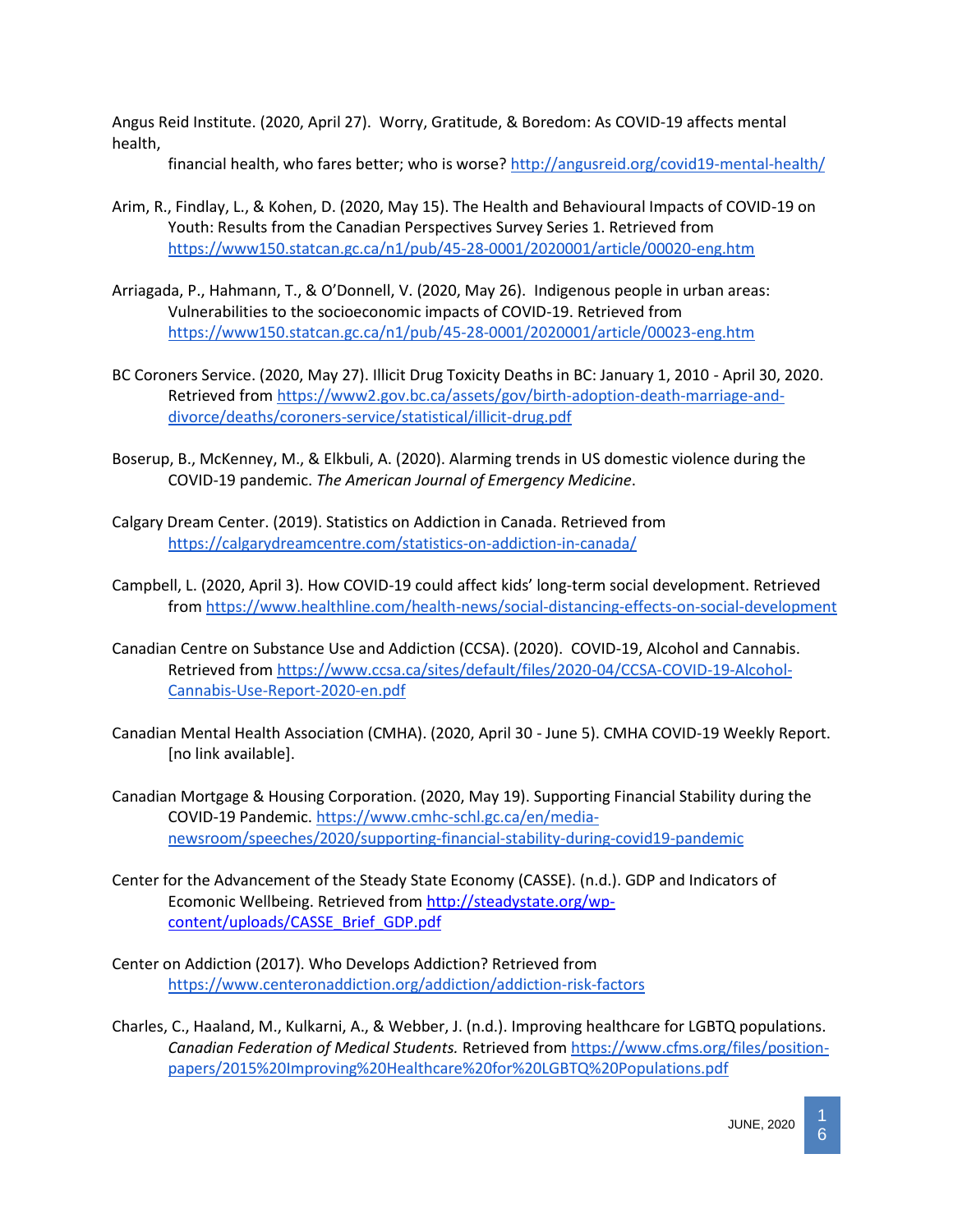- Cherry, K. (2020, May 22). Collective Trauma from COVID-19. Retrieved from <https://www.verywellmind.com/collective-trauma-from-covid-19-4844357>
- City of Spruce Grove (2020). COVID-19 Social Impact Report April 14. Spruce Grove. [Internal Document].
- Community Data Program. (2020). Research for Policy Impacts of COVID-19 on Social Development. [Webinar – May 26, 2020].
- Davidson, A. (2020, April 24). Building trust means letting the public be part of COVID-19 decisions. *Policy Options.* Retrieved from [https://policyoptions.irpp.org/magazines/april-2020/building](https://policyoptions.irpp.org/magazines/april-2020/building-trust-means-letting-the-public-be-part-of-covid-19-decisions/)[trust-means-letting-the-public-be-part-of-covid-19-decisions/](https://policyoptions.irpp.org/magazines/april-2020/building-trust-means-letting-the-public-be-part-of-covid-19-decisions/)
- Deng, Z., Morissette, R., & Messacar, D. (2020, May 28). Running the economy remotely: Potential for working from home during and after COVID-19. Retrieved from <https://www150.statcan.gc.ca/n1/pub/45-28-0001/2020001/article/00026-eng.htm>
- Douglas, P,K., Douglas, D.B., Harrigan, D.C., Douglas, K.M. (2009). Preparing for pandemic influenza and its aftermath: mental health issues considered. *International Journal of Emerging Mental Health*. 11(3):137‐144.
- Edmonton Social Planning Council. (2020, April 15). Who Benefits? [Web Log Post]. Retrieved from [https://edmontonsocialplanning.ca/who-benefits/?fbclid=IwAR0Er2ERo0nkz7e0hDOI7-E4ayPZ-](https://edmontonsocialplanning.ca/who-benefits/?fbclid=IwAR0Er2ERo0nkz7e0hDOI7-E4ayPZ-I7qLI2qpx3ggNFaVJNVORWEdXfCaz8)[I7qLI2qpx3ggNFaVJNVORWEdXfCaz8](https://edmontonsocialplanning.ca/who-benefits/?fbclid=IwAR0Er2ERo0nkz7e0hDOI7-E4ayPZ-I7qLI2qpx3ggNFaVJNVORWEdXfCaz8)
- Frenette, M., Frank, K., & Deng, Z. (2020, April 15). School Closures and the Online Preparedness of Children during the COVID-19 Pandemic. Retrieved from <https://www150.statcan.gc.ca/n1/pub/11-626-x/11-626-x2020001-eng.htm>
- Fung, A. (2015). Putting the public back into governance: The challenges of citizen participation and its future. *Public Administration Review*, *75*(4), 513-522.
- Glowacki, L. (2020, May 20). Epidemiologists brace for 2nd wave of COVID-19 and it may come in September. *CBC News.* Retrieved from [https://www.cbc.ca/news/canada/ottawa/second-wave](https://www.cbc.ca/news/canada/ottawa/second-wave-covid-19-1.5570905)[covid-19-1.5570905](https://www.cbc.ca/news/canada/ottawa/second-wave-covid-19-1.5570905)
- Goldstein, D.A.N., Wiedemann, J. (2020, May 9). Who Do You Trust? The consequences of political and social trust for public responsiveness to COVID-19 orders. Retrieved from [https://poseidon01.ssrn.com/delivery.php?ID=214093085021011117098118126101067009041](https://poseidon01.ssrn.com/delivery.php?ID=214093085021011117098118126101067009041041002020012032119068112127027025004104125076001026027033028026029088029001103123100010106052042018076074123083104070014093088002009031098081021099069068093100093083112093116091107084112065020007008008126081099105&EXT=pdf) [04100202001203211906811212702702500410412507600102602703302802602908802900110](https://poseidon01.ssrn.com/delivery.php?ID=214093085021011117098118126101067009041041002020012032119068112127027025004104125076001026027033028026029088029001103123100010106052042018076074123083104070014093088002009031098081021099069068093100093083112093116091107084112065020007008008126081099105&EXT=pdf) [31231000101060520420180760741230831040700140930880020090310980810210990690680](https://poseidon01.ssrn.com/delivery.php?ID=214093085021011117098118126101067009041041002020012032119068112127027025004104125076001026027033028026029088029001103123100010106052042018076074123083104070014093088002009031098081021099069068093100093083112093116091107084112065020007008008126081099105&EXT=pdf) [93100093083112093116091107084112065020007008008126081099105&EXT=pdf](https://poseidon01.ssrn.com/delivery.php?ID=214093085021011117098118126101067009041041002020012032119068112127027025004104125076001026027033028026029088029001103123100010106052042018076074123083104070014093088002009031098081021099069068093100093083112093116091107084112065020007008008126081099105&EXT=pdf)

Government of Canada. (2019, July 25). Social determinants of health and health inequities. Retrieved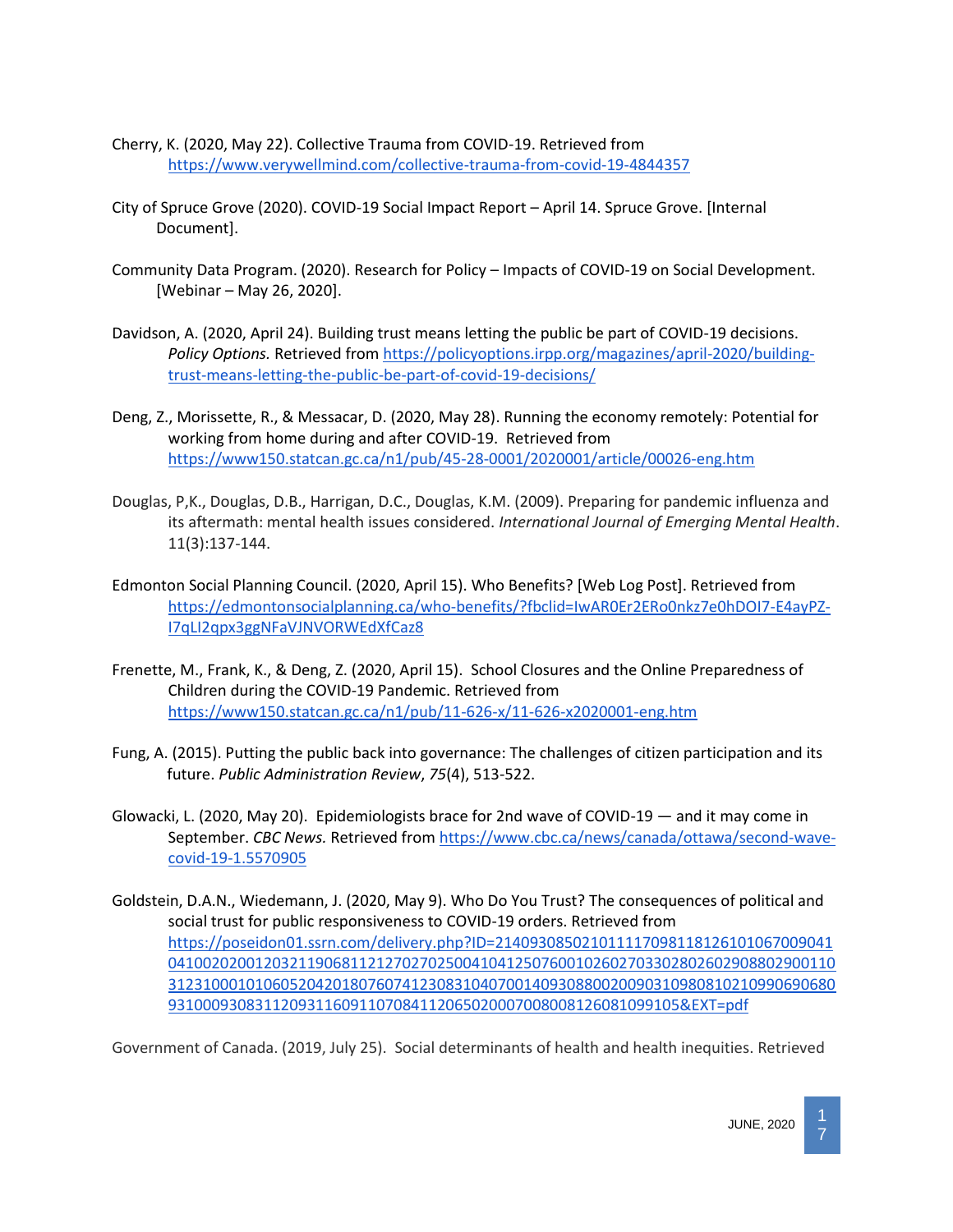from [https://www.canada.ca/en/public-health/services/health-promotion/population](https://www.canada.ca/en/public-health/services/health-promotion/population-health/what-determines-health.html)[health/what-determines-health.html](https://www.canada.ca/en/public-health/services/health-promotion/population-health/what-determines-health.html)

- Government of Canada. (2020, March 18). Opioid-related harms in Canada. Retrieved from <https://health-infobase.canada.ca/substance-related-harms/opioids/maps>
- Gregory, L. (2020, March 31). Coronavirus: The struggle to distance social teens during a pandemic. *Global News.* Retrieved from [https://globalnews.ca/news/6756389/coronavirus-social-physical](https://globalnews.ca/news/6756389/coronavirus-social-physical-distancing-teens-parenting/)[distancing-teens-parenting/](https://globalnews.ca/news/6756389/coronavirus-social-physical-distancing-teens-parenting/)
- Grinspoon, P. (2020, April 20). A tale of two epidemics: When COVID-19 and opioid addiction collide. *Harvard Health Publishing.* Retrieved from [https://www.health.harvard.edu/blog/a-tale-of-two](https://www.health.harvard.edu/blog/a-tale-of-two-epidemics-when-covid-19-and-opioid-addiction-collide-2020042019569)[epidemics-when-covid-19-and-opioid-addiction-collide-2020042019569](https://www.health.harvard.edu/blog/a-tale-of-two-epidemics-when-covid-19-and-opioid-addiction-collide-2020042019569)
- Gunn, K. (2020, April 8). Indigneous Peoples and COVID-19: Protecting People, Protecting Rights. Retrieved from<https://www.firstpeopleslaw.com/index/articles/449.php>

Haeck, C., & Lefebvre, P. (2020, May). Inequalities in Education across Canada: Lessons for the pandemic.

Retrieved from: [https://grch.esg.uqam.ca/wp-content/uploads/sites/82/Haeck\\_Lefebvre\\_GRCH\\_WP20-03-2.pdf](https://grch.esg.uqam.ca/wp-content/uploads/sites/82/Haeck_Lefebvre_GRCH_WP20-03-2.pdf)

- Helferty, M., Vachon, J., Tarasuk, J., Rodin, R., Spika, J., & Pelletie, L. (2010). Incidence of hospital admissions and severe outcomes during the first and second waves of pandemic (H1N1) 2009. *Canadian Medical Association Journal.* 182(18), p. 1981-1987. DOI:10.1503/cmaj.100746
- Ithaca College. (2020). LGBTQ People and COVID-19. Retrieved from [https://www.ithaca.edu/center-lgbt-education-outreach-services/resources-and-services/lgbtq](https://www.ithaca.edu/center-lgbt-education-outreach-services/resources-and-services/lgbtq-people-and-covid-19)[people-and-covid-19](https://www.ithaca.edu/center-lgbt-education-outreach-services/resources-and-services/lgbtq-people-and-covid-19)
- Jain, S. (2020, April 13). Bracing for an Epidemic of PTSD Among COVID-19 Workers. *Psychology Today.* Retrieved from [https://www.psychologytoday.com/ca/blog/the-aftermath](https://www.psychologytoday.com/ca/blog/the-aftermath-trauma/202004/bracing-epidemic-ptsd-among-covid-19-workers)[trauma/202004/bracing-epidemic-ptsd-among-covid-19-workers](https://www.psychologytoday.com/ca/blog/the-aftermath-trauma/202004/bracing-epidemic-ptsd-among-covid-19-workers)
- Jaris, B. (2020, April 15). How frontline workers are being impacted by COVID-19 and what they can do. Retrieved from [https://cfir.ca/2020/04/15/how-frontline-workers-are-being-impacted-by-covid-](https://cfir.ca/2020/04/15/how-frontline-workers-are-being-impacted-by-covid-19-and-what-they-can-do/)[19-and-what-they-can-do/](https://cfir.ca/2020/04/15/how-frontline-workers-are-being-impacted-by-covid-19-and-what-they-can-do/)
- Kamara, S., Walder, A., Duncan, J., Kabbedijk, A., Hughes, P., & Muana, A. (2017). Mental health care during the Ebola virus disease outbreak in Sierra Leone. *Bulletin of the World Health Organization*, *95*(12), 842–847[. https://doi.org/10.2471/BLT.16.190470](https://doi.org/10.2471/BLT.16.190470)
- Lasby, D. (2020) Imagine Canada's Sector Monitor: Charities and the COVID-19 Pandemic. Retrieved from [https://imaginecanada.ca/sites/default/files/COVID-](https://imaginecanada.ca/sites/default/files/COVID-19%20Sector%20Monitor%20Report%20ENGLISH_0.pdf)[19%20Sector%20Monitor%20Report%20ENGLISH\\_0.pdf](https://imaginecanada.ca/sites/default/files/COVID-19%20Sector%20Monitor%20Report%20ENGLISH_0.pdf)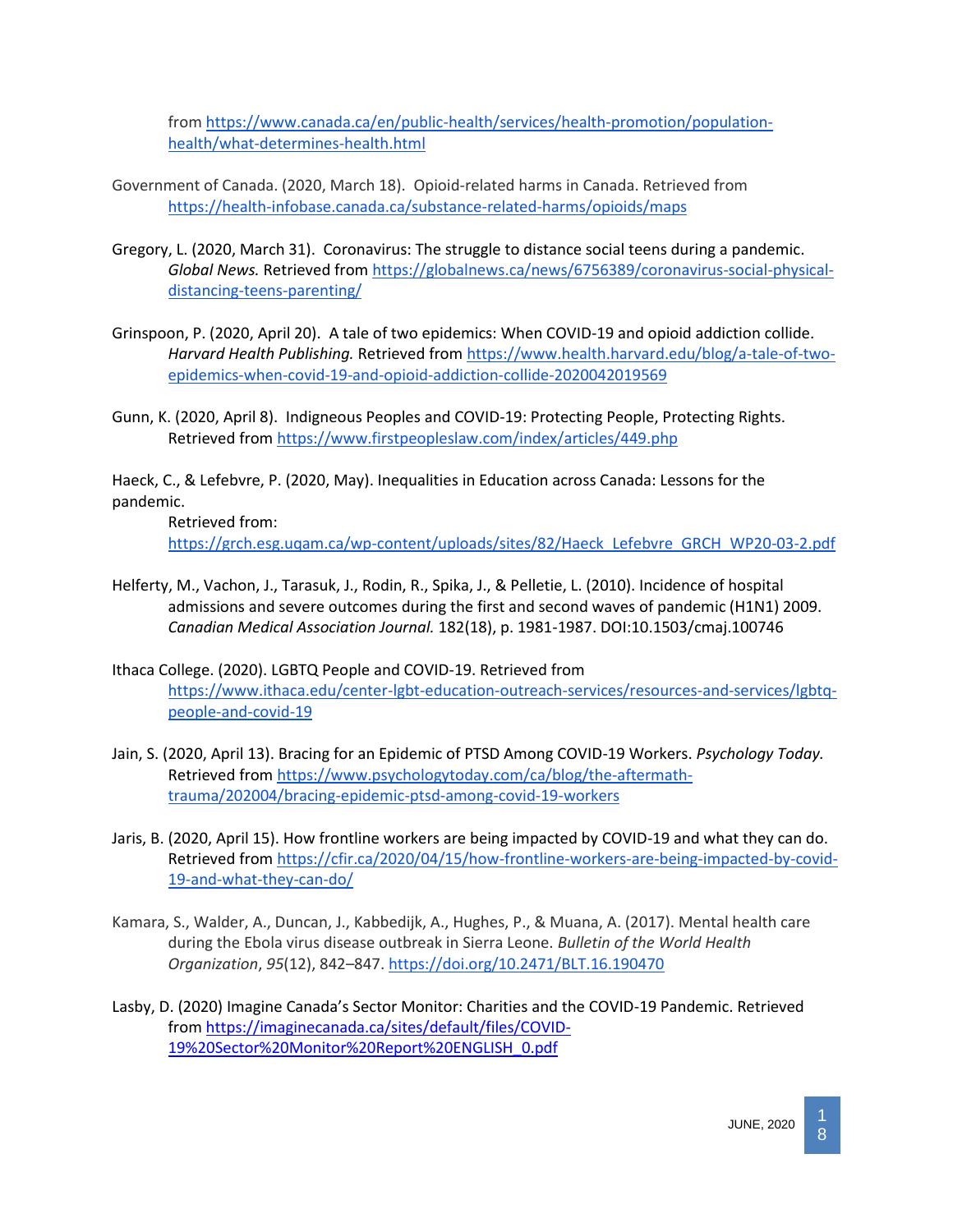Leger Marketing Inc. (2020, May, 26). Weekly COVID-19 Pandemic Tracker. Retrieved from <https://leger360.com/surveys/weekly-covid-19-pandemic-tracker-may-26-2020/>

Lerch, D. (2015). Six foundations for building community resiliency. Post Carbon Institute, Santa Rosa, California. Retrieved from: [https://docs.google.com/viewerng/viewer?url=https://community](https://docs.google.com/viewerng/viewer?url=https://community-wealth.org/sites/clone.community-wealth.org/files/downloads/report-lerch.pdf)[wealth.org/sites/clone.community-wealth.org/files/downloads/report-lerch.pdf](https://docs.google.com/viewerng/viewer?url=https://community-wealth.org/sites/clone.community-wealth.org/files/downloads/report-lerch.pdf)

- MacDonald, D. (2020, April 2). Which unemployed Canadians will get support? [Web Log Post]. Retrieved from [http://behindthenumbers.ca/2020/04/02/which-unemployed-canadians-will](http://behindthenumbers.ca/2020/04/02/which-unemployed-canadians-will-get-support/)[get-support/](http://behindthenumbers.ca/2020/04/02/which-unemployed-canadians-will-get-support/)
- Marshall, T., Stea, J., & Tanguay, R. (2020, May 23). Addressing the Opioid Crisis During COVID-19. *Medpage Today.* Retrieved from <https://www.medpagetoday.com/publichealthpolicy/opioids/86655>
- McKeown, E. (2019). Planning for Meaningful Public Participation in Red Deer. Retrieved from <https://dspace.library.uvic.ca/handle/1828/10949>
- MentalHelp.net. (2020). Teens and Peer Relationships. Retrieved from <https://www.mentalhelp.net/relationships/teens-and-peer/>
- Messacar, D., & Morissette, R. (2020, May 6). Work interruptions and financial vulnerability. Retrieved from<https://www150.statcan.gc.ca/n1/pub/45-28-0001/2020001/article/00010-eng.htm>
- National Collaborating Centre for Determinants of Health. (2020). Equity-informed responses to COVID-19. Retrieved fro[m http://nccdh.ca/our-work/covid-19](http://nccdh.ca/our-work/covid-19)
- Newman, B.M., Lohman, B.J., Newman, P.R. (2007). Peer group membership and a sense of belonging: Their relationship to adolescent behavior problems. *ADOLESCENCE*. (42),(166). Libra Publishers Inc.: San Diego, CA.
- Ornell, F., Schurch, J.B., Sordi, A.O., & Kessler, F.H.P. (2020, April 3). "Pandemic fear" and COVID-19: mental health burden and strategies. *Brazilian Journal of Psychiatry.*  <http://dx.doi.org/10.1590/1516-4446-2020-0008>
- Patrick, K., Stanbrook, M.B., & Laupacis, A. (2020, May 11). Social distancing to combat COVID-19: We are all on the frontline. Retrieved from<https://www.cmaj.ca/content/192/19/E516>
- Public Health Agency of Canada. (2018). Key Health Inequalities in Canada: A National Portrait. Retrieved from [https://www.canada.ca/content/dam/phac](https://www.canada.ca/content/dam/phac-aspc/documents/services/publications/science-research-data/6.PerceivedMentalHealth_EN_final.pdf)[aspc/documents/services/publications/science-research](https://www.canada.ca/content/dam/phac-aspc/documents/services/publications/science-research-data/6.PerceivedMentalHealth_EN_final.pdf)[data/6.PerceivedMentalHealth\\_EN\\_final.pdf](https://www.canada.ca/content/dam/phac-aspc/documents/services/publications/science-research-data/6.PerceivedMentalHealth_EN_final.pdf)
- Rapid Response Service. Rapid Response: Facilitators and barriers to health care for lesbian, gay and bisexual (LGB) people. Toronto, ON: Ontario HIV Treatment Network; March 2014.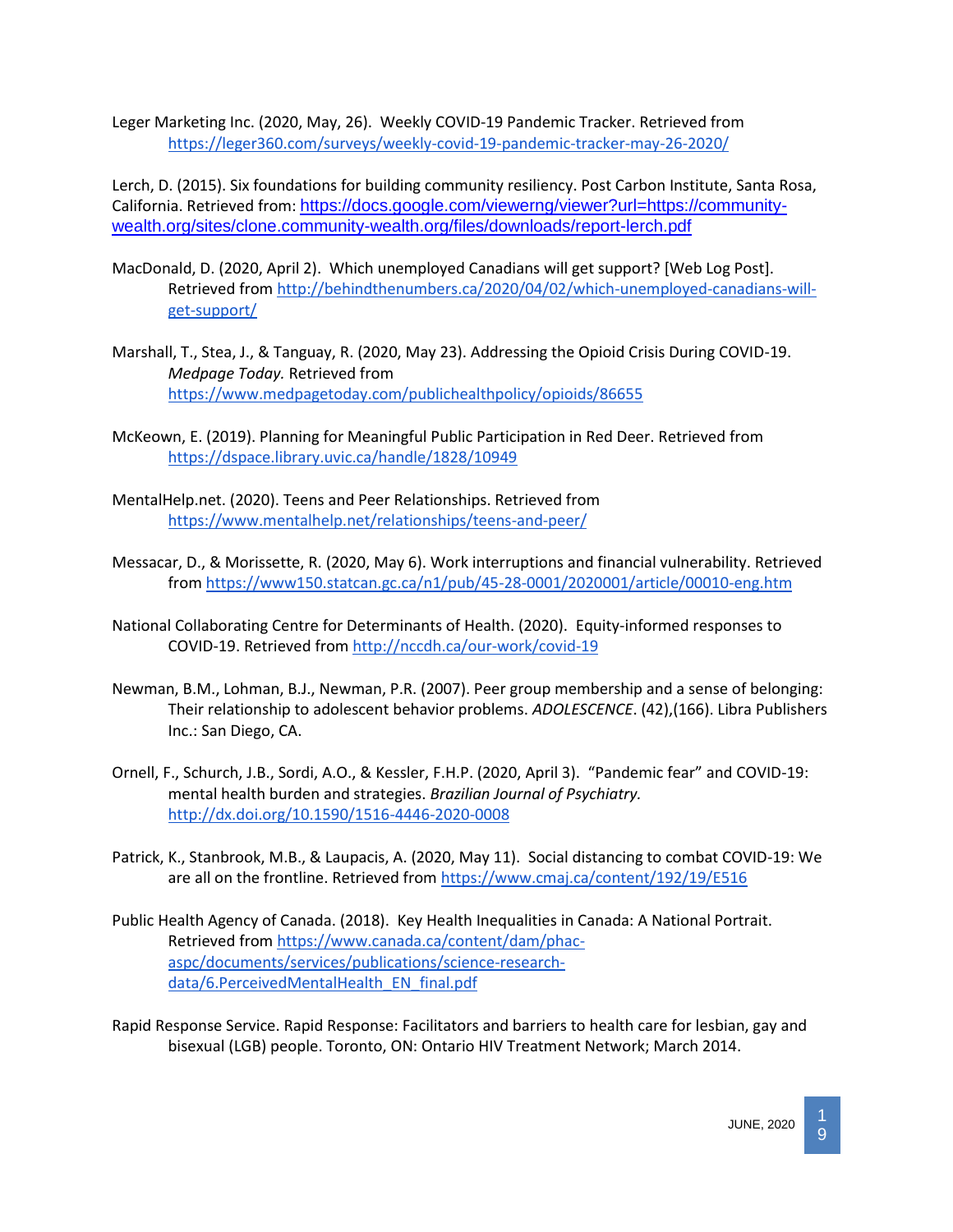- Rogers, M.F., & Ryan, R. (2001) The Triple Bottom Line for Sustainable Community Development. *Local Environment, 6*(3), 279-289.
- Rotermann, M. (2020, May 7). Canadians who report lower self-perceived mental health during the COVID-19 pandemic more likely to report increased use of cannabis, alcohol and tobacco. Retrieved from [https://www150.statcan.gc.ca/n1/pub/45-28-0001/2020001/article/00008](https://www150.statcan.gc.ca/n1/pub/45-28-0001/2020001/article/00008-eng.htm) [eng.htm](https://www150.statcan.gc.ca/n1/pub/45-28-0001/2020001/article/00008-eng.htm)
- Sharpe, A. (1999). A Survey of Indicators of Economic and Social Wellbeing. *Centre for the Study of Living Standards.* Retrieved from <http://www.csls.ca/reports/paper3a.pdf>
- Smith, G. D., Ng, F., & Li, W. H. C. (2020). COVID‐19: Emerging compassion, courage and resilience in the face of misinformation and adversity. *Journal of Clinical Nursing*, *29*(9-10), 1425.
- Statistics Canada. (2016). Census Profile, 2016 Census. Retrieved from [https://www12.statcan.gc.ca/census-recensement/2016/dp](https://www12.statcan.gc.ca/census-recensement/2016/dp-pd/prof/details/page.cfm?Lang=E&Geo1=POPC&Code1=0780&Geo2=PR&Code2=48&SearchText=Spruce%20Grove&SearchType=Begins&SearchPR=01&B1=All&GeoLevel=PR&GeoCode=0780&TABID=1&type=0)[pd/prof/details/page.cfm?Lang=E&Geo1=POPC&Code1=0780&Geo2=PR&Code2=48&SearchTex](https://www12.statcan.gc.ca/census-recensement/2016/dp-pd/prof/details/page.cfm?Lang=E&Geo1=POPC&Code1=0780&Geo2=PR&Code2=48&SearchText=Spruce%20Grove&SearchType=Begins&SearchPR=01&B1=All&GeoLevel=PR&GeoCode=0780&TABID=1&type=0) [t=Spruce%20Grove&SearchType=Begins&SearchPR=01&B1=All&GeoLevel=PR&GeoCode=0780&](https://www12.statcan.gc.ca/census-recensement/2016/dp-pd/prof/details/page.cfm?Lang=E&Geo1=POPC&Code1=0780&Geo2=PR&Code2=48&SearchText=Spruce%20Grove&SearchType=Begins&SearchPR=01&B1=All&GeoLevel=PR&GeoCode=0780&TABID=1&type=0) [TABID=1&type=0](https://www12.statcan.gc.ca/census-recensement/2016/dp-pd/prof/details/page.cfm?Lang=E&Geo1=POPC&Code1=0780&Geo2=PR&Code2=48&SearchText=Spruce%20Grove&SearchType=Begins&SearchPR=01&B1=All&GeoLevel=PR&GeoCode=0780&TABID=1&type=0)
- Statistics Canada. (2019). Canadian Internet Use Survey. Retrieved from <https://www150.statcan.gc.ca/n1/daily-quotidien/191029/dq191029a-eng.htm>
- Statistics Canada. (2020a). Payroll employment, earnings and hours, March 2020. Retrieved from <https://www150.statcan.gc.ca/n1/daily-quotidien/200528/dq200528a-eng.htm>
- Statistics Canada. (2020b). Consumer Price Index, monthly not seasonally adjusted. [https://www150.statcan.gc.ca/t1/tbl1/en/tv.action?pid=1810000401&pickMembers%5B0%5D=](https://www150.statcan.gc.ca/t1/tbl1/en/tv.action?pid=1810000401&pickMembers%5B0%5D=1.23) [1.23](https://www150.statcan.gc.ca/t1/tbl1/en/tv.action?pid=1810000401&pickMembers%5B0%5D=1.23)
- Statistics Canada. (2020c). Canadian Economic Dashboard. Retrieved from <https://www150.statcan.gc.ca/n1/pub/71-607-x/71-607-x2020009-eng.htm>
- Statistics Canada. (2020d). Canadian Perspectives Survey Series 1: Impacts of COVID-19. Retrieved from <https://www150.statcan.gc.ca/n1/daily-quotidien/200408/dq200408c-eng.htm>
- Szklarski, C. (2020, May 16). Canada's 'inevitable' second wave of COVID-19 cases. *The Canadian Press*. Retrieved from <http://search.proquest.com.ezproxy.library.uvic.ca/docview/2403873230?accountid=14846>
- The Trevor Project. (n.d.). Implications of COVID-19 for LGBTQ Youth Mental Health and Suicide Prevention. Retrieved from [https://www.thetrevorproject.org/wp](https://www.thetrevorproject.org/wp-content/uploads/2020/04/Implications-of-COVID-19-for-LGBTQ-Youth-Mental-Health-and-Suicide-Prevention.pdf)[content/uploads/2020/04/Implications-of-COVID-19-for-LGBTQ-Youth-Mental-Health-and-](https://www.thetrevorproject.org/wp-content/uploads/2020/04/Implications-of-COVID-19-for-LGBTQ-Youth-Mental-Health-and-Suicide-Prevention.pdf)[Suicide-Prevention.pdf](https://www.thetrevorproject.org/wp-content/uploads/2020/04/Implications-of-COVID-19-for-LGBTQ-Youth-Mental-Health-and-Suicide-Prevention.pdf)

Thompson, D. R., Lopez, V., Lee, D., & Twinn, S. (2004). SARS–a perspective from a school of nursing in